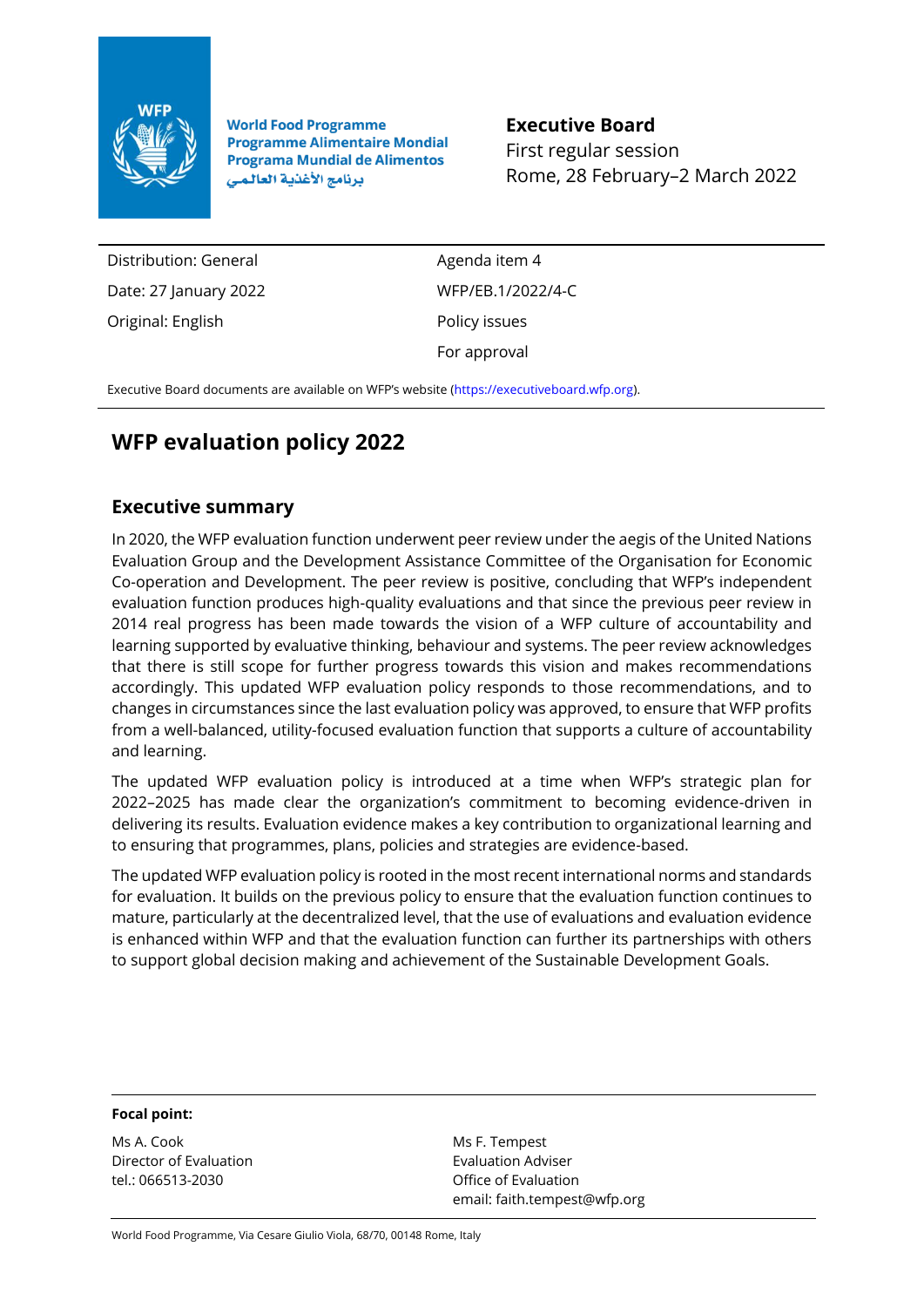## **Draft decision\***

The Executive Board approves the WFP evaluation policy 2022 set out in document WFP/EB.1/2022/4-C.

<sup>\*</sup> This is a draft decision. For the final decision adopted by the Board, please refer to the decisions and recommendations document issued at the end of the session.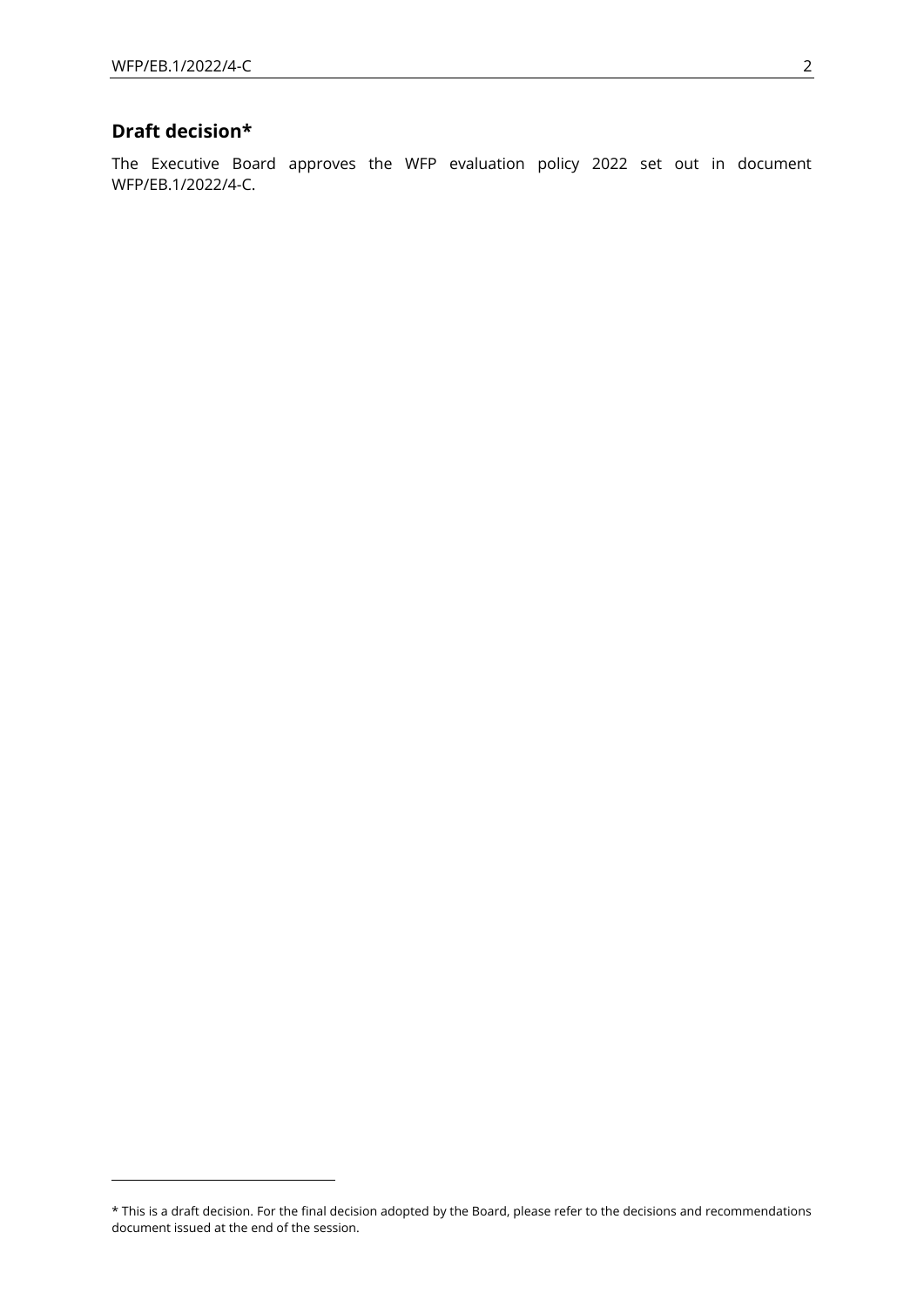## **Introduction**

- 1. This document presents the updated WFP evaluation policy, which supersedes all previous evaluation policies. It has been prepared following a decision by the Executive Board<sup>1</sup> on the WFP response to the recommendations resulting from the 2021 peer review of the WFP evaluation function conducted by the Development Assistance Committee of the Organisation for Economic Co-operation and Development (OECD-DAC) and the United Nations Evaluation Group (UNEG).
- 2. This updated policy reaffirms the organization's commitment to benefiting fully from evaluation in its performance management, accountability and learning<sup>2</sup> systems and to complying with United Nations evaluation principles, norms and standards.<sup>3</sup> It informs WFP employees and stakeholders of the purpose of the evaluation function; its conceptual and normative framework; and the roles, accountabilities and standards for evaluation across WFP. It also outlines coverage norms, efforts to enhance the use of evaluation evidence and human and financial resource requirements. Aligned with the principles and aims of the United Nations, this policy supports WFP in achieving its mandate and strategic priorities.<sup>4</sup>
- 3. The policy will be accompanied by an updated evaluation charter.<sup>5</sup> Together, these two documents will constitute the governance framework for the WFP evaluation function within the wider oversight arrangements established by the Board. A new corporate evaluation strategy will set out a phased plan for implementing this policy, the costing of which will be provided in the regular three-year evaluation function workplan presented as an annex to the WFP management plan submitted to the Board every year.

## **Context and rationale for an updated evaluation policy**

- 4. The world has undergone significant change since the approval of the previous policy in 2016. The coronavirus disease 2019 (COVID-19) pandemic has thrown the global economy into turmoil and sparked a devastating increase in hunger among the world's most vulnerable. Recent years have also seen a rise in the number of people affected by conflicts and crises, including the climate crisis. Because of these trends, the need to drive progress towards the Sustainable Development Goals (SDGs) is more pressing than ever. Governments, civil society and United Nations agencies including WFP are looking for new ways of partnering to address these interrelated challenges through the lens of the humanitarian–development–peace nexus.<sup>6</sup>
- 5. Further reform proposed by the United Nations Secretary-General and adopted by Member States in 2017 is repositioning the United Nations development system to make it more strategic, accountable, collaborative and responsive to national development needs and priorities. WFP participates in inter-agency coordination mechanisms at the global and regional levels, as well as in regional collaboration platforms. At the country level, United

<sup>1</sup> "[WFP response to the recommendations in the summary report on the peer review of the evaluation function at the World](https://executiveboard.wfp.org/document_download/WFP-0000127568)  [Food Programme](https://executiveboard.wfp.org/document_download/WFP-0000127568)" (WFP/EB.A/2021/7-D/Add.1/Rev.1).

 $2$  Accountability is the obligation to account for – and report on – work carried out and results achieved, using planned objectives and targets as benchmarks against which to assess performance. Learning informs operational and strategic decision making through analysis of why certain results did or did not occur and the drawing of lessons to identify good practices, build on success and avoid past mistakes.

<sup>3</sup> UNEG. 2016[. Norms and Standards for Evaluation](http://www.uneval.org/document/detail/1914) (2016).

<sup>4</sup> "[WFP strategic plan \(2022](https://executiveboard.wfp.org/document_download/WFP-0000132205)–2025)" (WFP/EB.2/2021/4-A/1/Rev.2).

<sup>&</sup>lt;sup>5</sup> The charter will be updated to clarify governance and roles in the evaluation function and the terms, authority and accountability of the Director of Evaluation, as reflected in this policy.

<sup>6</sup> OECD. 2020. [Partnership for Peace: High-level OECD DAC & UN Roundtable on the Humanitarian-Development-Peace](http://www.oecd.org/dac/development-assistance-committee/DAC-UN_HighLevel_Roundtable_Partnership_Peace_Outcome.pdf)  [Nexus, 6 October 2020: Outcome](http://www.oecd.org/dac/development-assistance-committee/DAC-UN_HighLevel_Roundtable_Partnership_Peace_Outcome.pdf) Document.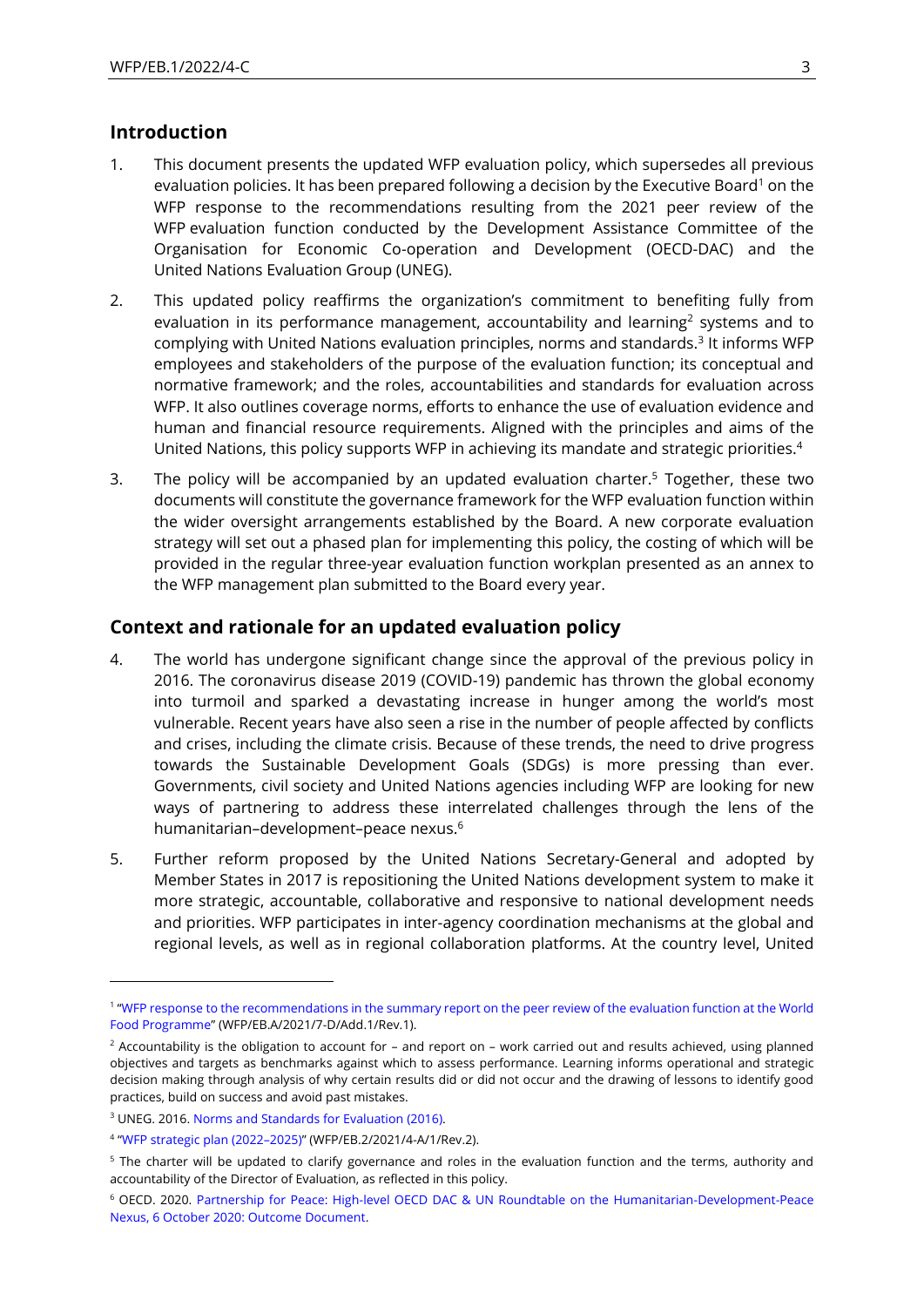Nations sustainable development cooperation frameworks (UNSDCFs) will be the main vehicle for planning, resourcing, delivering and evaluating the contribution of the United Nations to national development results. These reforms and the commitment by WFP to a more cohesive and collaborative approach to humanitarian action signal that more joint working and greater United Nations coherence will influence and guide WFP work, including the evaluation function.

- 6. The critical role of evaluation in development is acknowledged in the SDGs<sup>7</sup> and in the 2014 United Nations resolution on capacity building for the evaluation of development activities at the country level.<sup>8</sup> The Decade of Action (2020–2030) to deliver the SDGs emphasizes the need for decisions to be informed by evidence, including from evaluation. It also emphasizes the importance of learning, of tracking progress and of identifying what does and does not work to achieve the SDGs. The Global Evaluation Agenda 2016–2020,<sup>9</sup> endorsed by governments, United Nations agencies, civil society and evaluation associations, promotes national evaluation capacity and advocates the use of evidence to inform the implementation of the SDGs.
- 7. Since 2016, the UNEG norms and standards for evaluation and the OECD-DAC Network on Development Evaluation evaluation criteria have been updated. The revised criteria provide a normative framework for making evaluative judgements and are widely used in development assistance evaluation.
- 8. Within WFP, new polices and strategies adopted since 2016 have guided the evaluation function, including the 2016 policy on country strategic plans (CSPs), which introduced the systematic evaluation of CSPs; the 2020 WFP protection and accountability policy; the 2021 WFP people policy; the 2022 WFP gender policy (to be presented for approval by the Board at its 2022 first regular session) and the WFP strategic plan for 2022–2025.
- 9. With the 2016 evaluation policy, WFP established an evaluation function that encompassed centralized evaluations and demand-led decentralized evaluations. In addition to the corporate evaluation strategy, regional evaluation strategies have also been developed, and strategies on evaluation capacity development, evaluation communication and knowledge management and impact evaluation are all now being implemented.
- 10. The OECD-DAC/UNEG peer review of the evaluation function in 2021<sup>10</sup> concluded that at WFP a "highly strategic independent corporate evaluation function oversees the production of high-quality centralized and decentralized evaluations". The peer review noted that the Office of Evaluation (OEV) has adapted the evaluation function to keep it aligned with WFP priorities and organizational changes. The peer review recommended ways to enhance the utility and added value of the evaluation function through adequate and sustained financing; the development of appropriate skills and capacity within the evaluation cadre; the implementation of a more rigorous approach to organizational learning from evaluation; and the strengthening of evaluation partnerships in support of national evaluation capacity and joint and system-wide evaluations in pursuit of nationally owned SDGs.<sup>11</sup>

<sup>7</sup> United Nations General Assembly resolution 70/1 of 21 October 2015 *[Transforming our world: the 2030 Agenda for](https://www.un.org/en/development/desa/population/migration/generalassembly/docs/globalcompact/A_RES_70_1_E.pdf)  [Sustainable Development](https://www.un.org/en/development/desa/population/migration/generalassembly/docs/globalcompact/A_RES_70_1_E.pdf)* (A/RES/70/1).

<sup>8</sup> United Nations General Assembly resolution 69/237 of 19 December 2014 *[Building capacity for the evaluation of](https://www.un.org/ga/search/view_doc.asp?symbol=%20A/RES/69/237%20&Lang=E)  [development activities at the country level](https://www.un.org/ga/search/view_doc.asp?symbol=%20A/RES/69/237%20&Lang=E)* (A/RES/69/237).

<sup>9</sup> The [Global Evaluation Agenda \(2016](https://www.evalpartners.org/global-evaluation-agenda)–2020) sets out a long-term global vision for evaluation.

<sup>&</sup>lt;sup>10</sup> "[Summary report on the peer review of the evaluation function at the World Food Programme](https://executiveboard.wfp.org/document_download/WFP-0000127567)" (WFP/EB.A/2021/7-D).

<sup>11</sup> United Nations. *[Take action for the Sustainable Development Goals](http://www.un.org/sustainabledevelopment/sustainable-development-goals/)*[.](http://www.un.org/sustainabledevelopment/sustainable-development-goals/)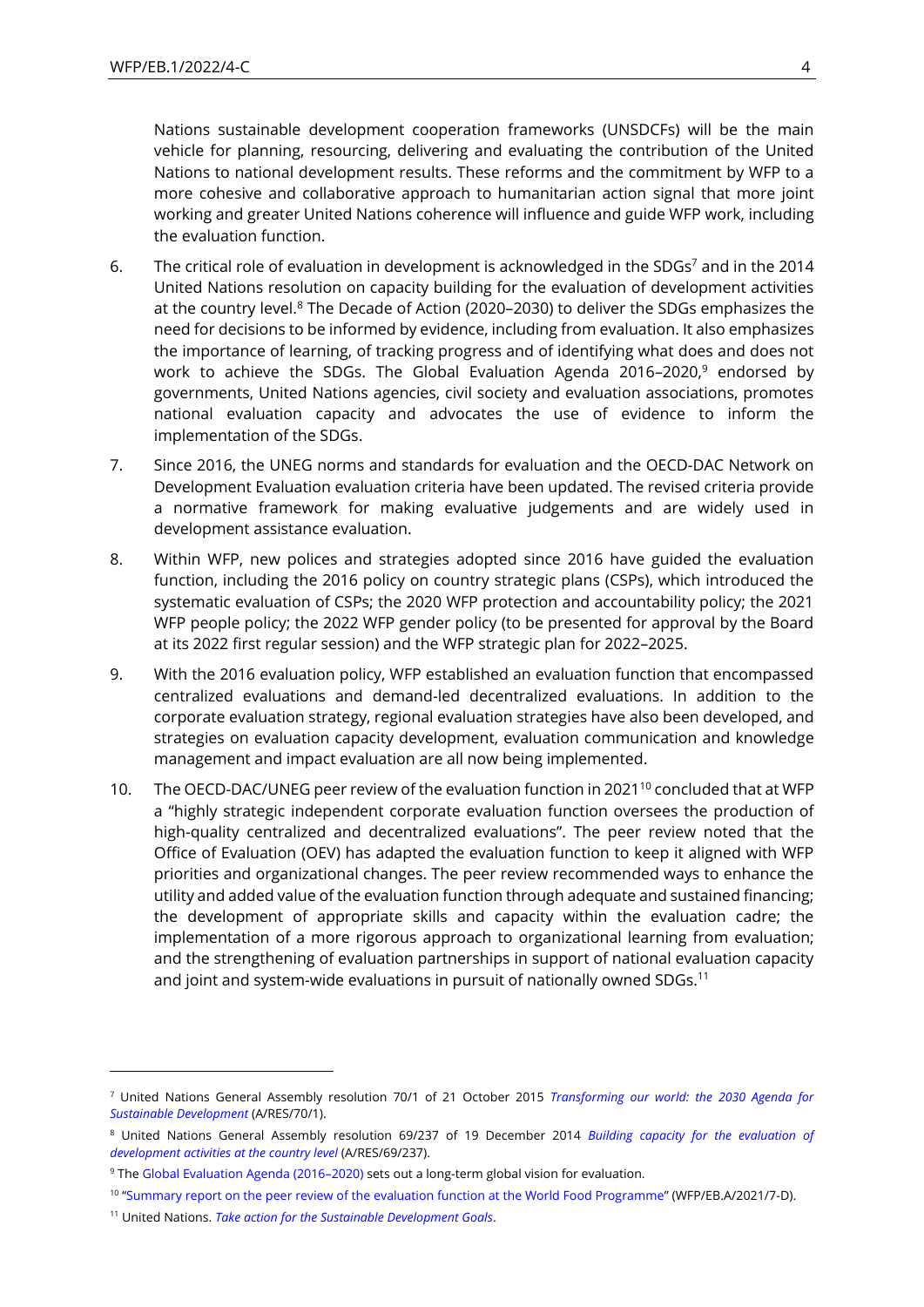11. Given the changes in the external and internal environment and the guidance of the peer review, this is an opportune moment to update the evaluation policy to ensure that WFP benefits from a well-balanced, utility-focused evaluation function that is in harmony with the 2022–2025 strategic plan.

## **Concepts and definitions in this policy**

- 12. An evaluation policy sets the framework of norms and standards, accountabilities, coverage and capacities for the effective management of evaluations. At WFP, it facilitates evidence-based decision making and strengthens the culture of learning. The evaluation function is integrated throughout WFP and its implementation is shared across the organization.
- 13. WFP adheres to the United Nations definition<sup>12</sup> of evaluation, which states:

"An evaluation is an assessment, conducted as systematically and impartially as possible, of an activity, project, programme, strategy, policy, topic, theme, sector, operational area or institutional performance. It analyses the level of achievement of both expected and unexpected results by examining the results chain, processes, contextual factors and causality using appropriate criteria such as relevance, effectiveness, efficiency, impact and sustainability.<sup>13</sup> An evaluation should provide credible, useful, evidence-based information that enables the timely incorporation of its findings, recommendations and lessons into the decision making processes of organizations and stakeholders. **"**

- 14. Evaluations are commissioned and managed by various parts of the organization. There are three categories of evaluation at WFP:
	- i) Centralized evaluations are commissioned and managed by OEV and presented to the Executive Board for consideration. They focus on corporate strategies and policies, global programmes, strategic issues and themes, corporate emergencies and CSPs.
	- ii) Decentralized evaluations are commissioned and managed by country offices, regional bureaux and headquarters-based divisions other than OEV and are designed to meet the needs of the commissioning units. They are not presented to the Board. They can cover activities, pilots, themes, transfer modalities or any other area of action at the subnational, national or multi-country level.
	- iii) Impact evaluations are managed by OEV at the request of country offices. They measure changes in development outcomes of interest for a target population that can be attributed to a specific programme or policy through a credible counterfactual. They are usually undertaken during programme implementation over a multi-year period. Impact evaluations are not presented to the Executive Board.
- 15. Centralized, decentralized and impact evaluations may be conducted jointly with other United Nations entities, governments, funders or other partners such as research institutions. All categories of evaluation may be synthesized in order to draw evidence from many evaluations (see figure 1).

<sup>12</sup> UNEG. 2016[. Norms and Standards for Evaluation \(2016\).](http://www.uneval.org/document/detail/1914)

<sup>&</sup>lt;sup>13</sup> Revised in 2019, the [OECD-DAC evaluation criteria](https://www.oecd.org/dac/evaluation/daccriteriaforevaluatingdevelopmentassistance.htm) include relevance, effectiveness, efficiency, impact, sustainability and coherence. In humanitarian contexts, relevance and sustainability may be replaced by appropriateness, and coverage, connectedness and coherence are also considered (see Active Learning Network for Accountability and Performance In Humanitarian Action. 2006. *Evaluating Humanitarian [Action Using the OECD-DAC Criteria: an ALNAP guide for humanitarian](https://www.alnap.org/help-library/evaluating-humanitarian-action-using-the-oecd-dac-criteria)  [agencies](https://www.alnap.org/help-library/evaluating-humanitarian-action-using-the-oecd-dac-criteria)*.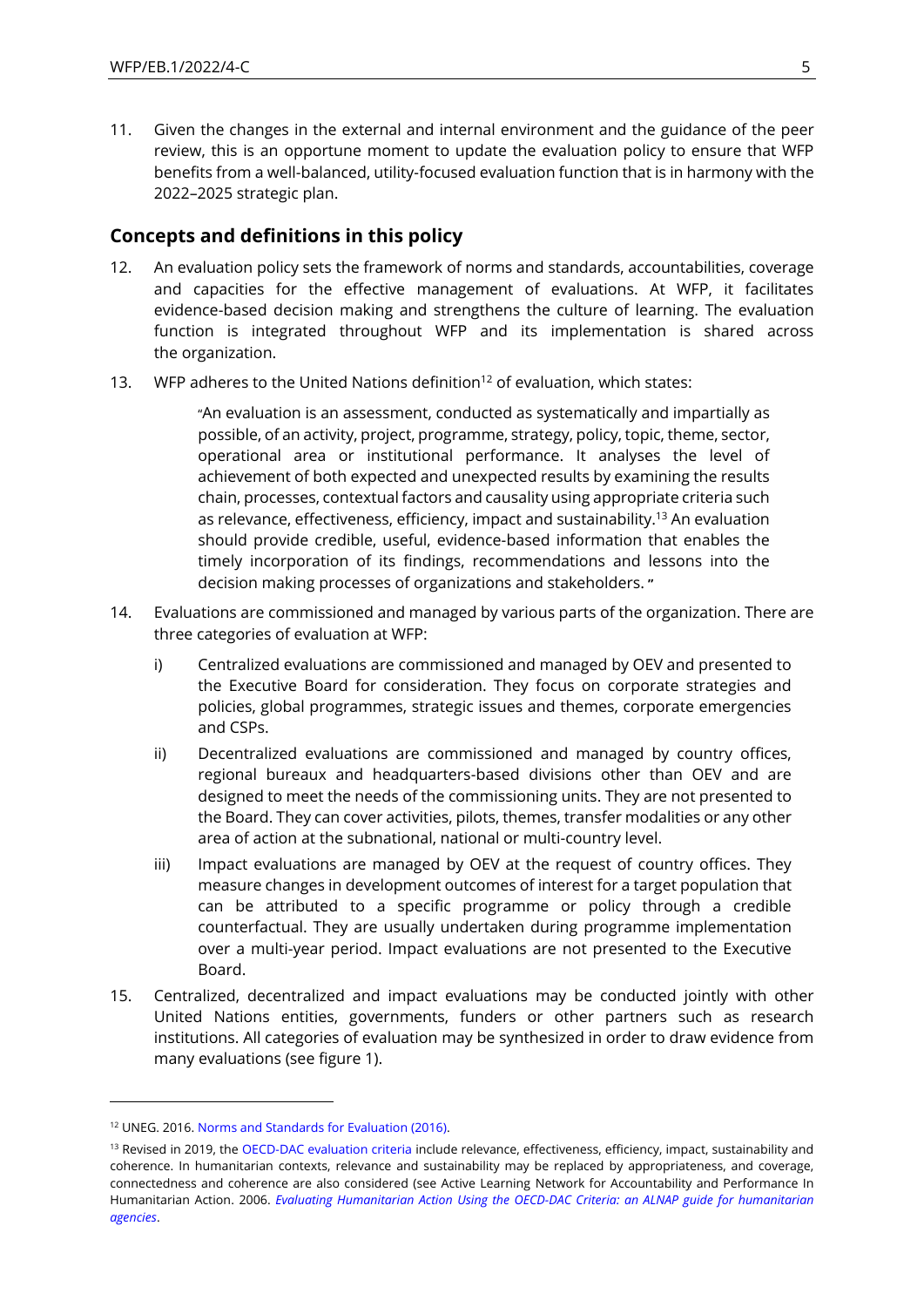

- 16. No matter which offices commission and manage evaluations, all follow the norms set out in this policy and conform to the WFP evaluation quality assurance system (EQAS),<sup>14</sup> which includes impartiality safeguards.
- 17. The WFP oversight framework sets out expectations regarding the promotion of accountability and transparency within the organization.<sup>15</sup> Within the three lines model, OEV sits in the third line alongside the Inspector General and Oversight Office, providing independent assurance and advice to the Executive Board and to senior management. Evaluation also contributes to the second line through the evidence generated by decentralized evaluations.
- 18. Evaluation is also an integral, complementary yet distinct element of the WFP performance management system. It uses findings from mechanisms such as appraisal, monitoring, reviews, audits and research (see box 1) as part of the evidence base when assessing WFP performance and results in order to support accountability and learning.

<sup>14</sup> WFP. 2020. *[Evaluation quality assurance system: guidance for process and content](https://www.wfp.org/publications/eqas-evaluation-quality-assurance-system-0)*.

<sup>15</sup> "[WFP oversight framework](https://executiveboard.wfp.org/document_download/WFP-0000070382)" (WFP/EB.A/2018/5-C).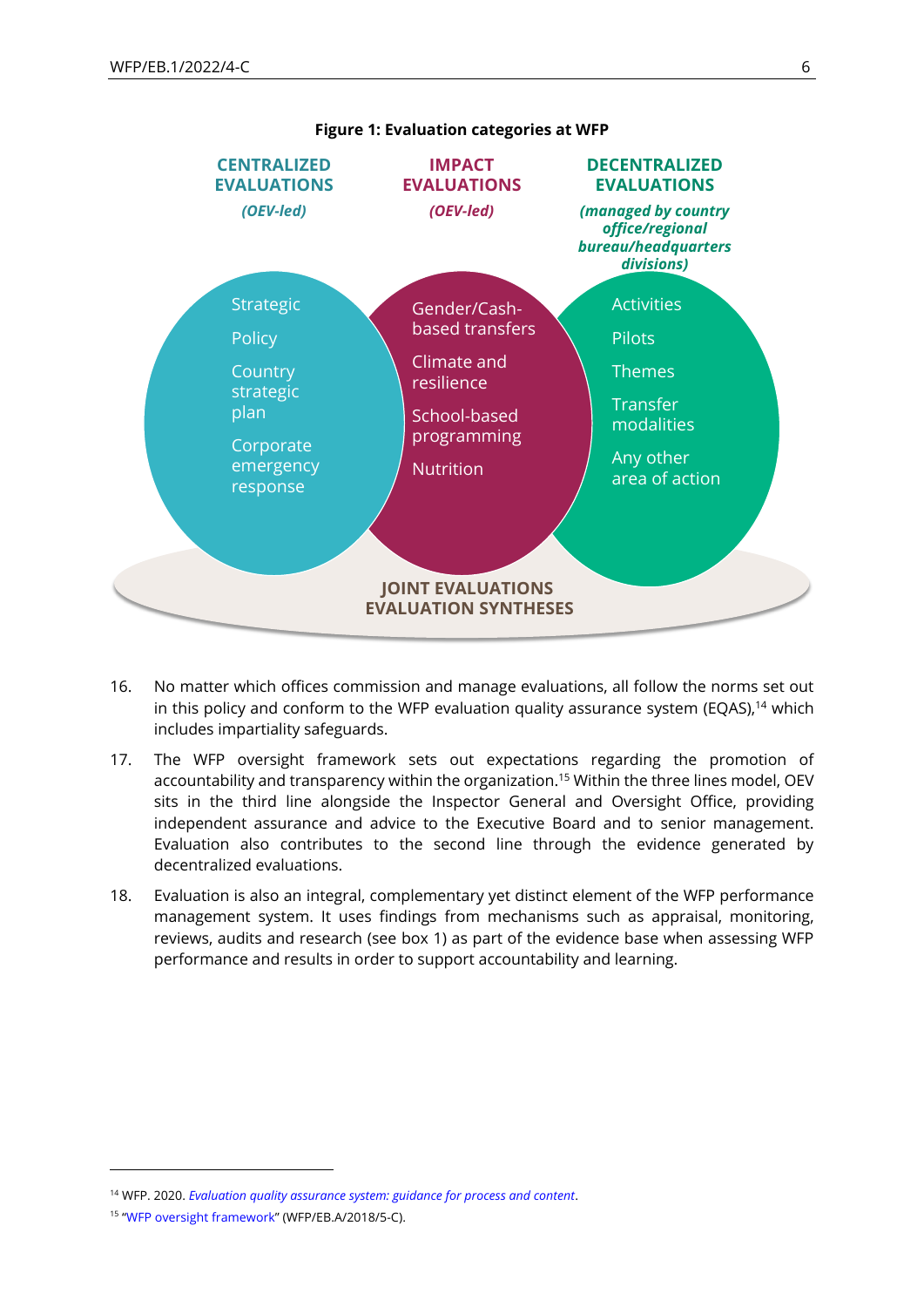#### **Box 1: Distinguishing features of related performance, accountability and learning mechanisms**

**Appraisal***:* Appraisal is a critical assessment of the potential value of an undertaking before a decision is taken to implement it.<sup>16</sup> It assesses the relevance, feasibility and potential sustainability of an intervention to establish whether the activity is likely to respond adequately to beneficiary needs and whether it represents an appropriate use of resources. An effective appraisal should assess the quality and soundness of the monitoring and evaluation framework proposed for the intervention.

**Monitoring:** Process, output and outcome monitoring inform operational decision making, including that related to CSP activity design, implementation and revision. Output and outcome monitoring facilitates the assessment of effectiveness. Process monitoring supports the assessment of efficiency and implementation quality. Monitoring generates data for accountability to beneficiaries and partners, both for evaluative purposes and for corporate reporting and evidence building at all levels.

**Review:**<sup>17</sup> A review is the periodic or ad hoc assessment of the performance of a programmatic intervention, or a specific aspect of it. Reviews inform operational decision making and support learning and accountability. Reviews do not have to conform to specified external reporting or publication requirements or to the international standards applicable to evaluation, but they must abide by the standards of the United Nations System-wide Action Plan on Gender Equality and the Empowerment of Women.

**Audit:** <sup>18</sup> Internal auditing is an independent, objective assurance and consulting activity designed to add value and improve an organization's operations. It is central to an organization's internal control and risk management frameworks and its organizational culture.

**Research:**<sup>19</sup> Research is a systematic enquiry to develop or contribute to knowledge.

19. The WFP strategic plan for 2022–2025 sets out six "enablers" that will increase the organization's ability to achieve results. One of these enablers is "evidence". The evaluation function is one source of evidence for WFP and is closely linked to another source, namely the monitoring function. OEV will continue to work with relevant divisions to enhance the synergies between monitoring and evaluation and strengthen capacity, particularly at the country level where the two functions are often carried out by the same employees.

## **Vision, goals and outcomes**

- 20. The evaluation function helps to make WFP fit for purpose by providing its decision makers and all stakeholders with independent assessment of the results and effects of its work. Accordingly, the vision of the theory of change for the evaluation function (see figure 2) is that by 2030 the WFP contribution to achieving zero hunger will be strengthened by a culture of accountability and learning supported by evaluative thinking, behaviour and systems.
- 21. Contributing to this vision, the goals are to ensure that evaluation evidence consistently and comprehensively informs decisions on WFP policies, strategies, plans and programmes and that the WFP evaluation function contributes to global knowledge and supports decision making and SDG achievement at the global, regional and national levels.
- 22. These goals will be achieved through attaining the following outcomes:
	- i) Evaluations are independent, credible and useful: evaluations are embedded in the policy and programme cycle, with all evaluations managed in accordance with United Nations norms and standards and EQAS. This ensures that evaluations are timely, of good quality, publicly available and conducted with systematic internal and

<sup>16</sup> UNEG. 2016. [Norms and Standards for Evaluation \(2016\).](http://www.uneval.org/document/detail/1914)

<sup>17</sup> WFP. 2016. *[Making the choice: decentralized evaluation or review? \(Orientation note\).](https://documents.wfp.org/stellent/groups/public/documents/reports/wfp277894.pdf)*

<sup>&</sup>lt;sup>18</sup> "[Revised Charter of the Office of the Inspector General](https://executiveboard.wfp.org/document_download/WFP-0000108551)" (WFP/EB.2/2019/4-B/1).

<sup>&</sup>lt;sup>19</sup> UNEG. 2016. [Norms and Standards for Evaluation \(2016\).](http://www.uneval.org/document/detail/1914)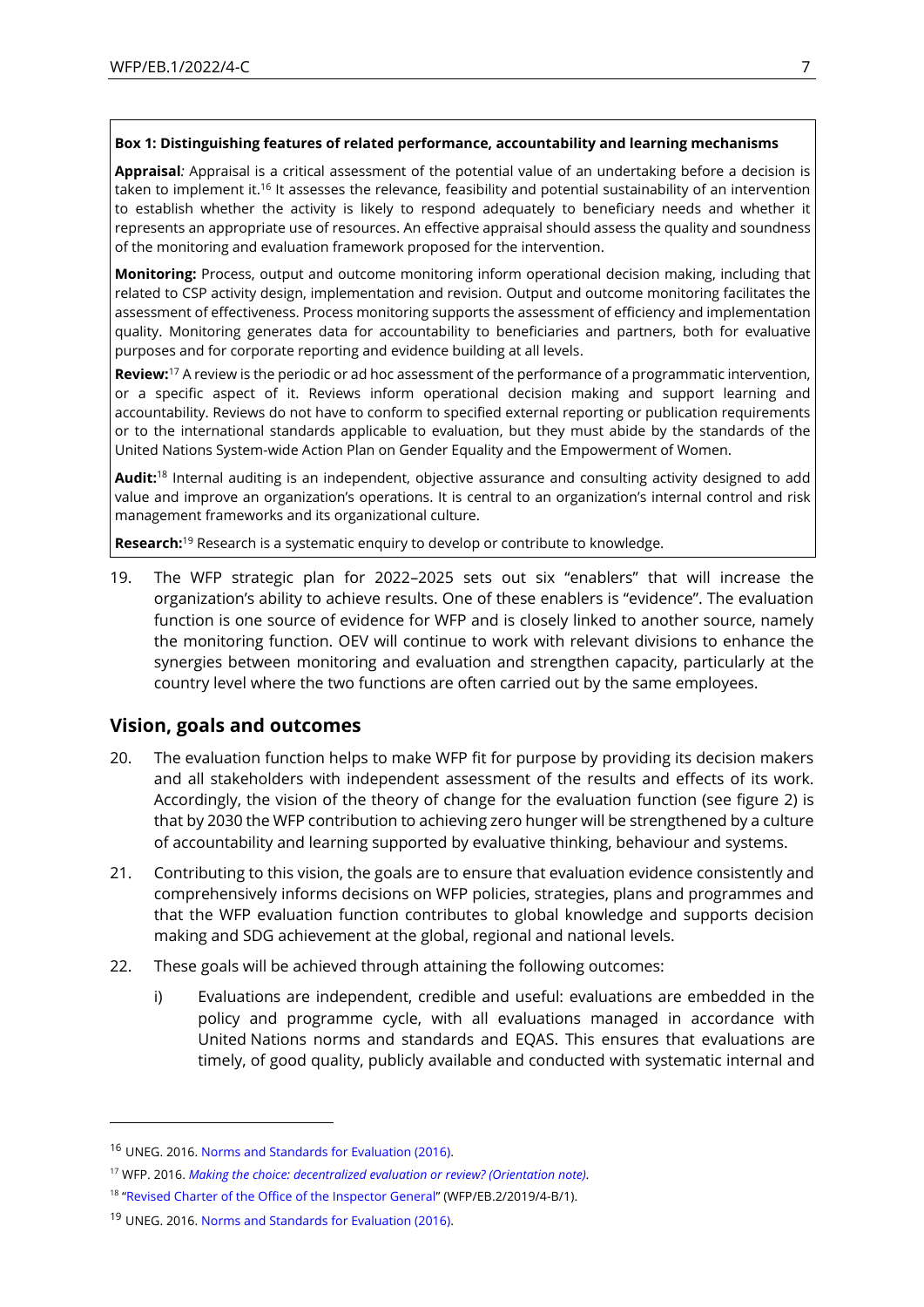external stakeholder involvement, thereby delivering balanced and accurate findings that support recommendations for optimal use in evidence-based decision making.

- ii) Evaluation coverage is balanced and relevant and supports both accountability and learning: this policy sets out coverage norms for evaluations and evaluations should be planned to meet those norms.
- iii) Evaluation evidence is systematically accessible and available to meet the needs of WFP and its partners: evaluation evidence needs to be available at the right time in an appropriate form if it is to inform decision making.
- iv) WFP has enhanced capacity to commission, manage and use evaluations: evaluation capacity is strengthened throughout WFP, with management arrangements that meet UNEG norms and standards.
- v) Partnerships contribute to a strengthened environment for evaluation at the global, regional and national levels and to United Nations coherence: best practices are developed and modelled in partnerships with actors relevant to the work of WFP. Partnerships with governments and civil society support countries in developing their national evaluation capacity.
- 23. These outcomes will be achieved through delivery of several outputs that require investment and organizational support. The policy rests on several enablers and assumptions, and progress will be compromised if they are not fully realized.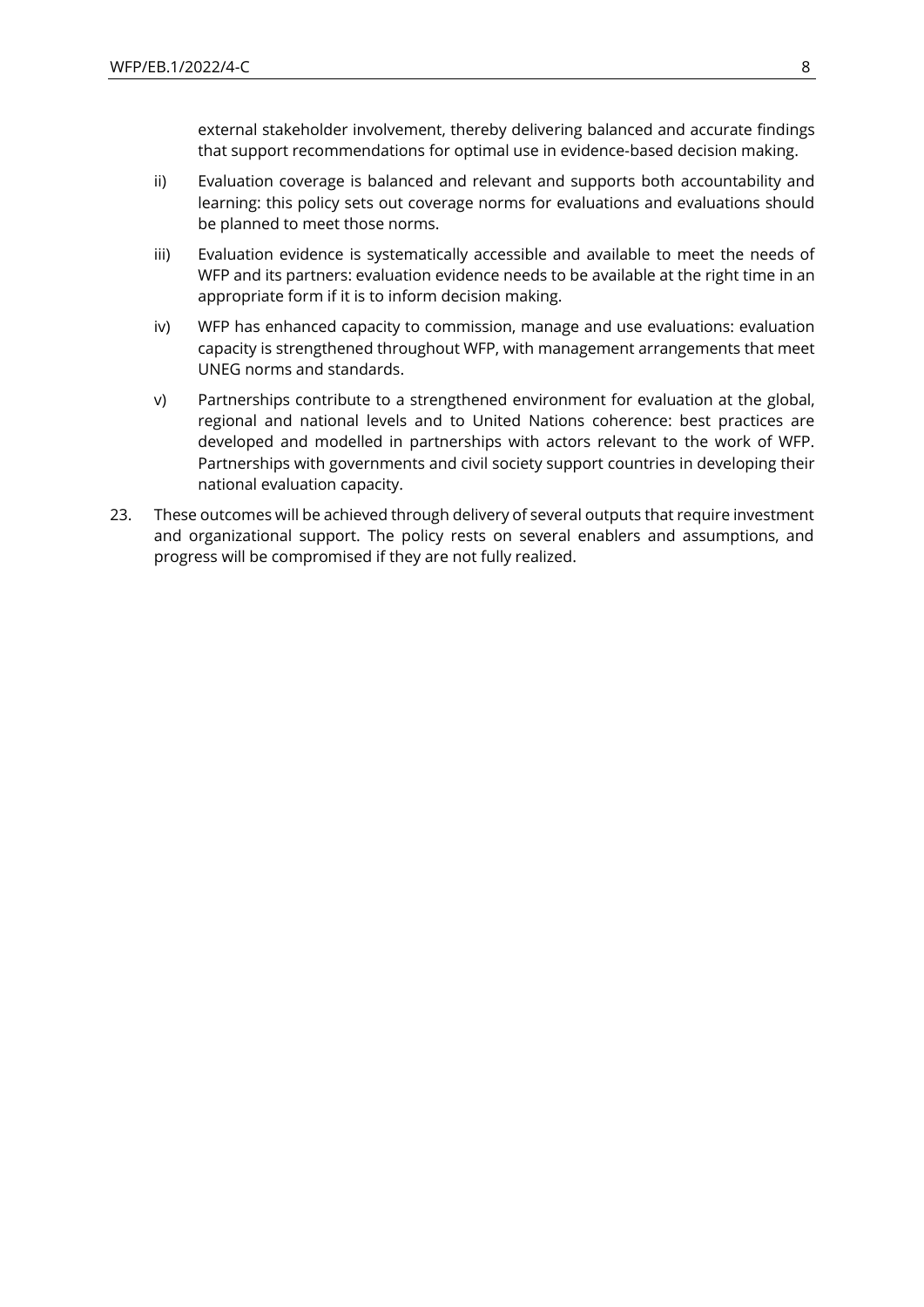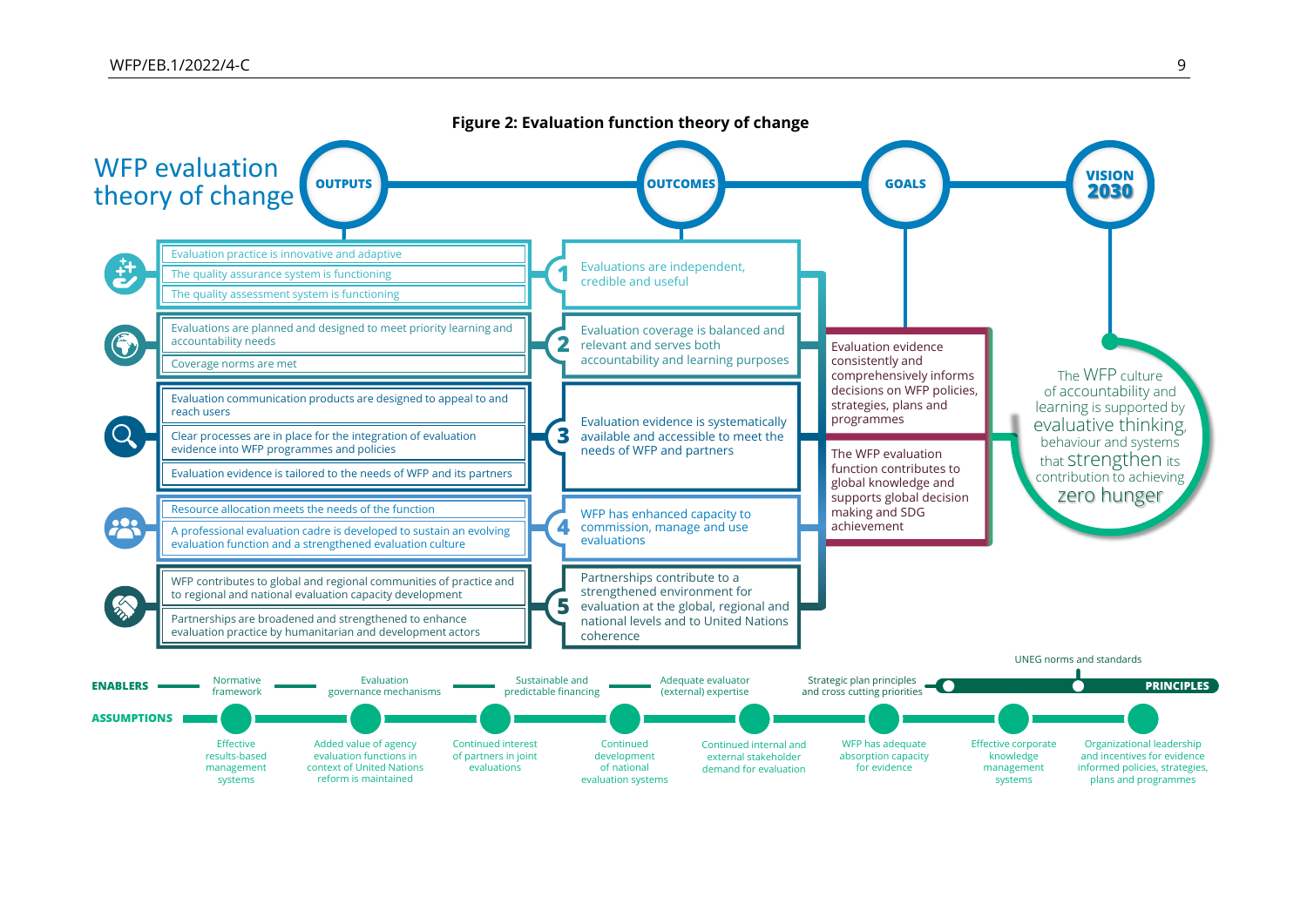## **Guiding principles**

### **Evaluation principles**

24. The WFP evaluation function is based on the UNEG evaluation principles<sup>20</sup> of independence, credibility and utility. Application of these principles ensures evaluation quality, enhancing accountability and learning throughout WFP to improve performance and results.



#### **Figure 3 Evaluation principles**

- ➢ **Independence** of evaluation is necessary for credibility. It influences the ways in which an evaluation is used and is underpinned by the impartiality of evaluators. Independence requires impartiality so that evaluations are free from influences that may bias their selection, conduct, findings, conclusions, recommendations and reporting. WFP is committed to safeguarding the independence and impartiality of all its evaluations through the provisions specified in table 1 and the roles, accountabilities and institutional arrangements outlined in it.
- ➢ **Credibility** is grounded in independence, impartiality and a rigorous methodology. Key elements of credibility include transparent evaluation processes, inclusive approaches involving relevant stakeholders and robust quality assurance and assessment systems. Quality assurance and assessment procedures are outlined in paragraphs 37 and 38.
- ➢ **Utility** is essential in an evaluation. In commissioning and conducting an evaluation there should be a clear intention to use the resulting analysis and conclusions or recommendations to inform decisions and actions. Evaluation is useful because it provides relevant and timely contributions to organizational learning, informing decision making and promoting accountability for results. Evaluations can also yield

<sup>20</sup> UNEG. 2016. [Norms and Standards for Evaluation \(2016\).](http://www.uneval.org/document/detail/1914)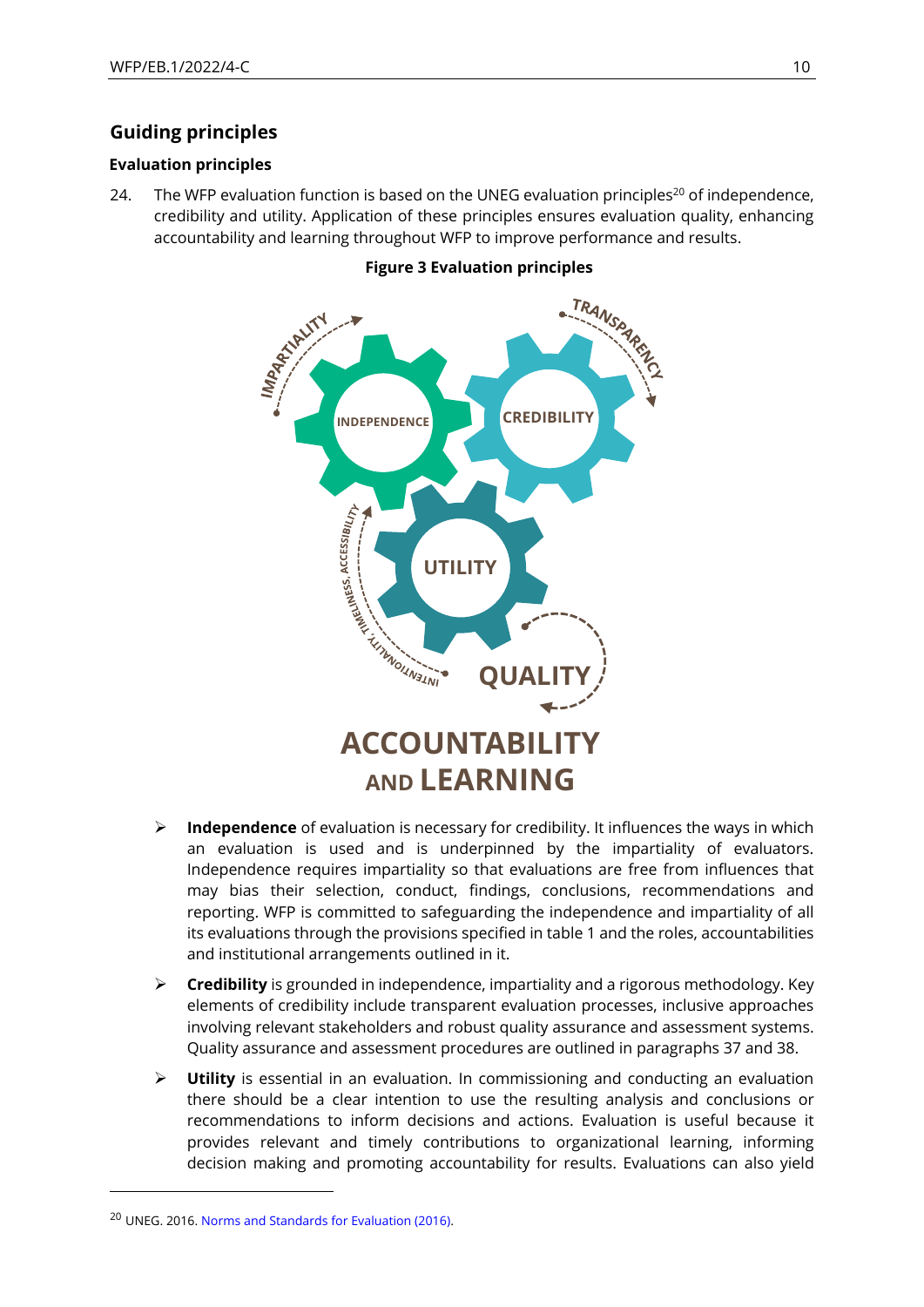benefits outside the organization by generating knowledge and empowering stakeholders. WFP is committed to enhancing utility by planning and conducting evaluations with the firm intent to use their results; by undertaking evaluations in a timely way to inform decision making processes; and by ensuring that evaluation reports and management responses are publicly available.

| TABLE 1: INDEPENDENCE AND IMPARTIALITY                                                                                                                           |                                                                                                                                                                                                                                                                                                                                                                                                                                                                                                            |  |
|------------------------------------------------------------------------------------------------------------------------------------------------------------------|------------------------------------------------------------------------------------------------------------------------------------------------------------------------------------------------------------------------------------------------------------------------------------------------------------------------------------------------------------------------------------------------------------------------------------------------------------------------------------------------------------|--|
| <b>UNEG norm 4: Independence</b>                                                                                                                                 |                                                                                                                                                                                                                                                                                                                                                                                                                                                                                                            |  |
| The evaluation function is<br>independent of other<br>management functions.                                                                                      | The Director of Evaluation heads an independent evaluation function<br>$\bullet$<br>within the WFP secretariat.<br>Decision making* on evaluations commissioned outside OEV is made by<br>$\bullet$<br>management rather than employees<br>directly responsible<br>for<br>implementing evaluated interventions.<br>All evaluations are subject to independent post-hoc quality assessment.<br>$\bullet$                                                                                                    |  |
| The evaluation function sets<br>the evaluation agenda.                                                                                                           | The Director of Evaluation has full discretion over OEV-commissioned<br>$\bullet$<br>evaluation selection and approval and issuance of evaluation reports to<br>the Board.<br>Mechanisms are in place to ensure that evaluations commissioned<br>$\bullet$<br>outside OEV are free from undue influence and that reporting is unbiased<br>and transparent - e.g. external review of draft terms of reference,<br>inception and evaluation reports.<br>All evaluations are publicly available.<br>$\bullet$ |  |
| The evaluation function is<br>provided with adequate<br>resources for conducting its<br>work.                                                                    | The budgetary framework for evaluation is approved by the Board in the<br>$\bullet$<br>context of the WFP management plan; the Director of Evaluation has full<br>discretion and control over resources allocated to OEV.                                                                                                                                                                                                                                                                                  |  |
| The independence of the<br>evaluation function<br>underpins the free access to<br>information on the subject<br>of an evaluation that<br>evaluators should have. | Formal instruments - the evaluation charter and the directive on<br>$\bullet$<br>information disclosure - ensure that employees provide evaluators with<br>access to information.                                                                                                                                                                                                                                                                                                                          |  |
| Behavioural independence<br>and impartiality in<br>connection with evaluations<br>must not have negative<br>repercussions, including for<br>career advancement.  | All evaluations are conducted by independent evaluators.**<br>$\bullet$<br>The Director of Evaluation provides assurance on compliance with<br>$\bullet$<br>evaluation norms and standards for OEV-commissioned evaluations.<br>Assurance statements issued by the Executive Director based on the<br>$\bullet$<br>statements of division directors, regional directors and country directors<br>include commitments to ensuring the impartial conduct of decentralized<br>evaluations.                    |  |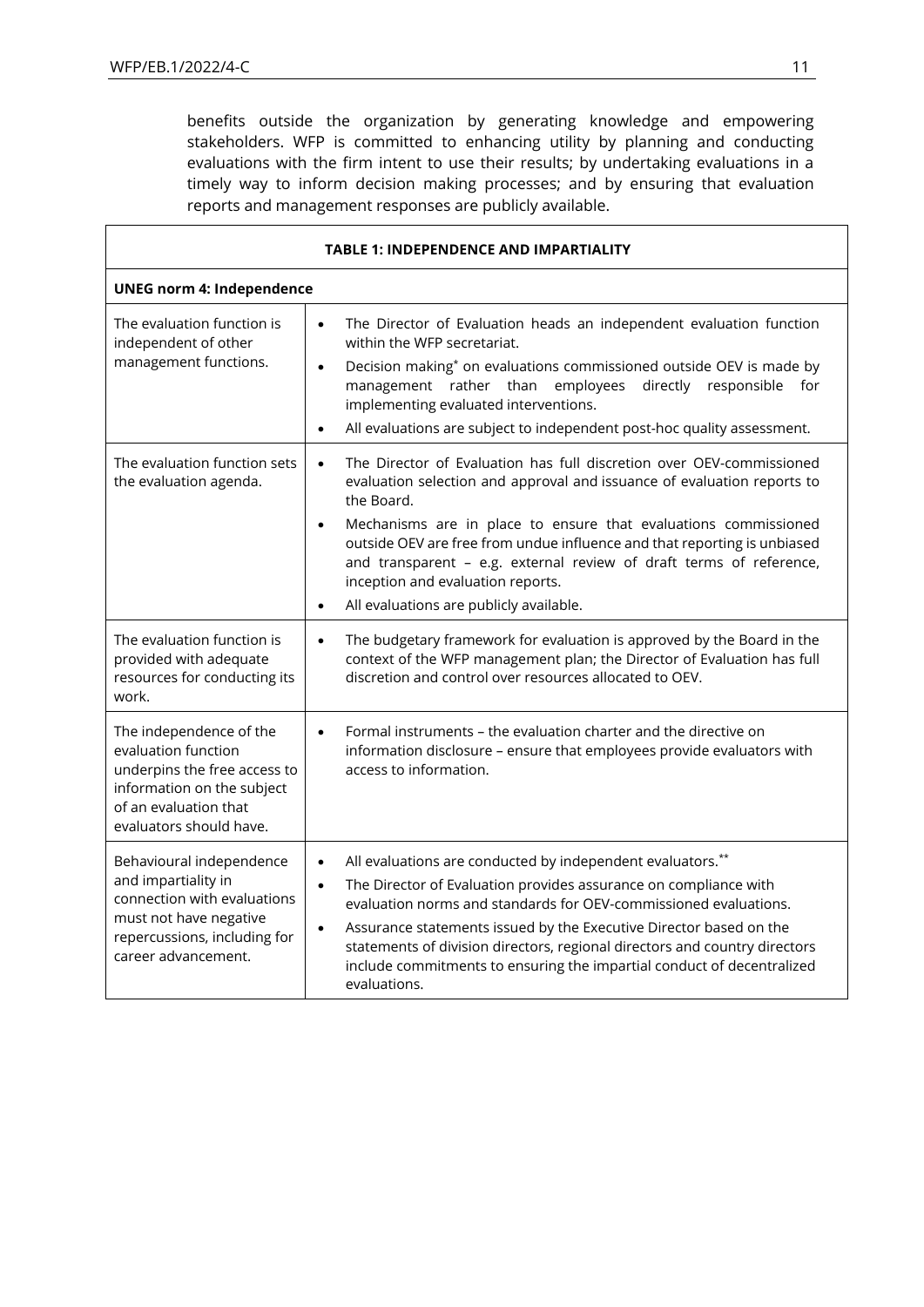| <b>TABLE 1: INDEPENDENCE AND IMPARTIALITY</b>                                                                                                                                                                                                                                                                                                          |                                                                                                                                                                                                                                                                                                                                                                                                                                                                                                                                                                                                                                                                                                                                                                                                                                                                                                                               |  |
|--------------------------------------------------------------------------------------------------------------------------------------------------------------------------------------------------------------------------------------------------------------------------------------------------------------------------------------------------------|-------------------------------------------------------------------------------------------------------------------------------------------------------------------------------------------------------------------------------------------------------------------------------------------------------------------------------------------------------------------------------------------------------------------------------------------------------------------------------------------------------------------------------------------------------------------------------------------------------------------------------------------------------------------------------------------------------------------------------------------------------------------------------------------------------------------------------------------------------------------------------------------------------------------------------|--|
| <b>UNEG norm 5: Impartiality</b>                                                                                                                                                                                                                                                                                                                       |                                                                                                                                                                                                                                                                                                                                                                                                                                                                                                                                                                                                                                                                                                                                                                                                                                                                                                                               |  |
| Evaluators need to be<br>impartial and must not have<br>been (or expect to be in the<br>near future) directly<br>responsible for setting<br>policy in respect of the<br>subject of the evaluation or<br>for its design or<br>management                                                                                                                | Potential conflicts of interest are assessed before evaluation teams are<br>$\bullet$<br>hired.<br>All evaluation managers and evaluators sign the UNEG Pledge of<br>Commitment to Ethical Conduct in Evaluation.                                                                                                                                                                                                                                                                                                                                                                                                                                                                                                                                                                                                                                                                                                             |  |
| Impartiality exists at all<br>stages of the evaluation<br>process, including the<br>planning of the evaluation,<br>the formulation of its<br>mandate and scope,<br>the selection of the<br>evaluation team,<br>the provision of access to<br>stakeholders, the conduct of<br>the evaluation and the<br>formulation of findings and<br>recommendations. | Evaluation quality assurance systems support transparent evaluation<br>management.<br>With due regard for confidentiality, evaluation design, process and<br>$\bullet$<br>reporting systematically take into account the views of key stakeholders.<br>Analytical transparency is built into evaluation design, conduct and<br>reporting.<br>Coverage norms are applied.<br>$\bullet$<br>Mechanisms for assessing conflict of interest are used.<br>$\bullet$<br>A help desk is available to assist country offices, regional bureaux and<br>$\bullet$<br>headquarters divisions in the management of decentralized evaluations.<br>Regional evaluation units support country offices in the management of<br>evaluations.<br>Roles and accountabilities for evaluation are integrated into the WFP<br>$\bullet$<br>staff performance management system and the internal control<br>assurance statements issued by directors. |  |

\* Decision making (informed by regional evaluation officers for evaluations at the country and regional levels) includes the following aspects: evaluation selection, design, team selection, budgeting, terms of reference, inception and evaluation report approval. Adjustments will be made for small country offices such as by assigning a greater role for regional bureaux.

\*\* In the main, evaluators are external consultants; there may be instances when, with the approval of the Director of Evaluation, an OEV evaluation manager plays a more significant role in an evaluation, such as team leader.

### **Underpinning principles**

- 25. The strategic plan for 2022–2025 sets out seven principles that will guide WFP's work. The strategic plan also identifies four cross-cutting priorities that represent commitments that WFP has made to maximize programme effectiveness. Enshrined in WFP's policy framework, these cross-cutting priorities will be applied across the board.
- 26. The principles are:
	- ➢ People-centred
	- ➢ Humanitarian-principled
	- ➢ Country-owned
	- ➢ Context-specific
	- ➢ Programme-integrated
	- ➢ Risk-informed
	- ➢ Evidence-driven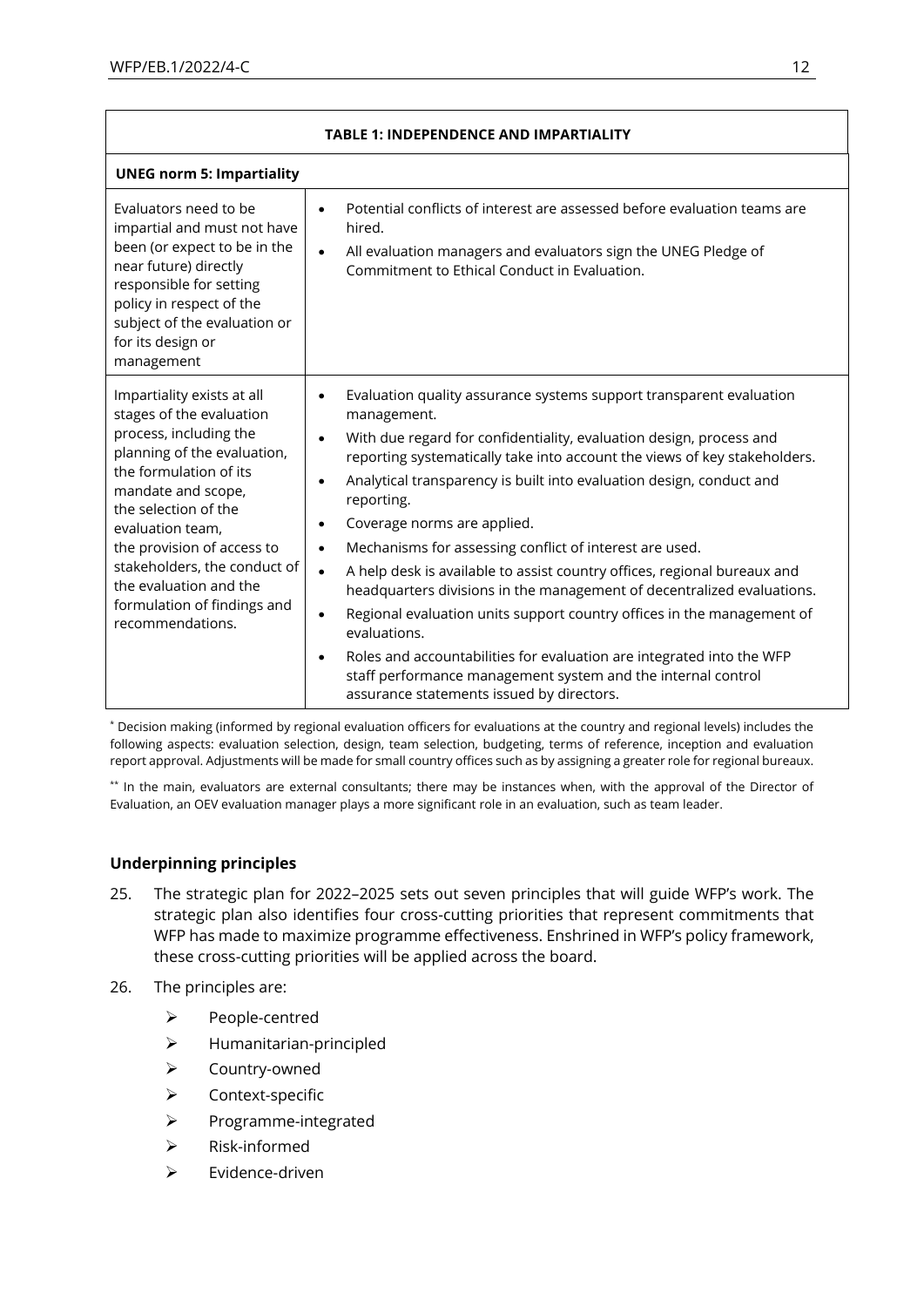- 27. The cross-cutting priorities are:
	- $\triangleright$  Protection and accountability to affected populations
	- ➢ Gender equality and women's empowerment
	- ➢ Nutrition integration
	- $\triangleright$  Environmental sustainability
- 28. The evaluation function is also guided by these principles and priorities, as well as principles that are rooted in the UNEG norms and standards for evaluation. These principles, priorities and norms inform the conduct of evaluations. They also inform decisions on what is evaluated and the identification of evaluation questions.

## **Elements of the evaluation function**

29. The evaluation function comprises the normative framework and the evaluation responsibilities that must be fulfilled in order to meet the objectives of the evaluation policy. Responsibility for evaluation is shared across WFP and overseen by OEV (see section below for details of roles, accountabilities and institutional arrangements). The main elements of the normative framework are described below.

#### **Planning and selection**

- 30. This policy integrates evaluation more closely into the WFP policy and programme management cycle than did the previous policy, with planning reflecting the three categories of evaluation:
	- $\triangleright$  Centralized evaluations are commissioned by OEV in line with the annual evaluation function workplan.<sup>21</sup> To ensure impartiality, the programme of work is drawn up independently by the Director of Evaluation in consultation with the Board (through the annual consultation on evaluation), WFP senior management and other major stakeholders.
	- ➢ Decentralized evaluations are commissioned by country offices, regional bureaux and headquarters divisions, and initial decisions regarding them are made by the directors of country offices, regional bureaux and headquarters divisions when CSPs or programmes are being designed and approved in order to facilitate resourcing and planning; additional evaluations may also be called for. At the regional level, regional evaluation plans consolidate all evaluations (those commissioned by OEV, country offices, the regional bureau or a headquarters office) planned for a region. This exercise can be used to consider the need for any regionally led multi-country evaluations to address gaps in evidence that are a priority for the region.
	- $\triangleright$  Impact evaluations are commissioned by OEV in line with corporate evidence priorities through impact evaluation "windows". These windows are portfolios of impact evaluations in specific priority evidence areas, agreed with WFP management, that will be updated over time as the organization's evidence priorities change.
- 31. The type, timing, approach and method of an evaluation should be appropriate to its intended use and to policy and programme requirements, while complying with coverage norms. Annex I indicates the main types of evaluation that WFP currently conducts, however methods and approaches will be updated as needed, particularly when innovation may enhance the use of evaluation insights.

<sup>&</sup>lt;sup>21</sup> While CSP evaluations are commissioned and managed by OEV, country offices are responsible for their planning and budgeting.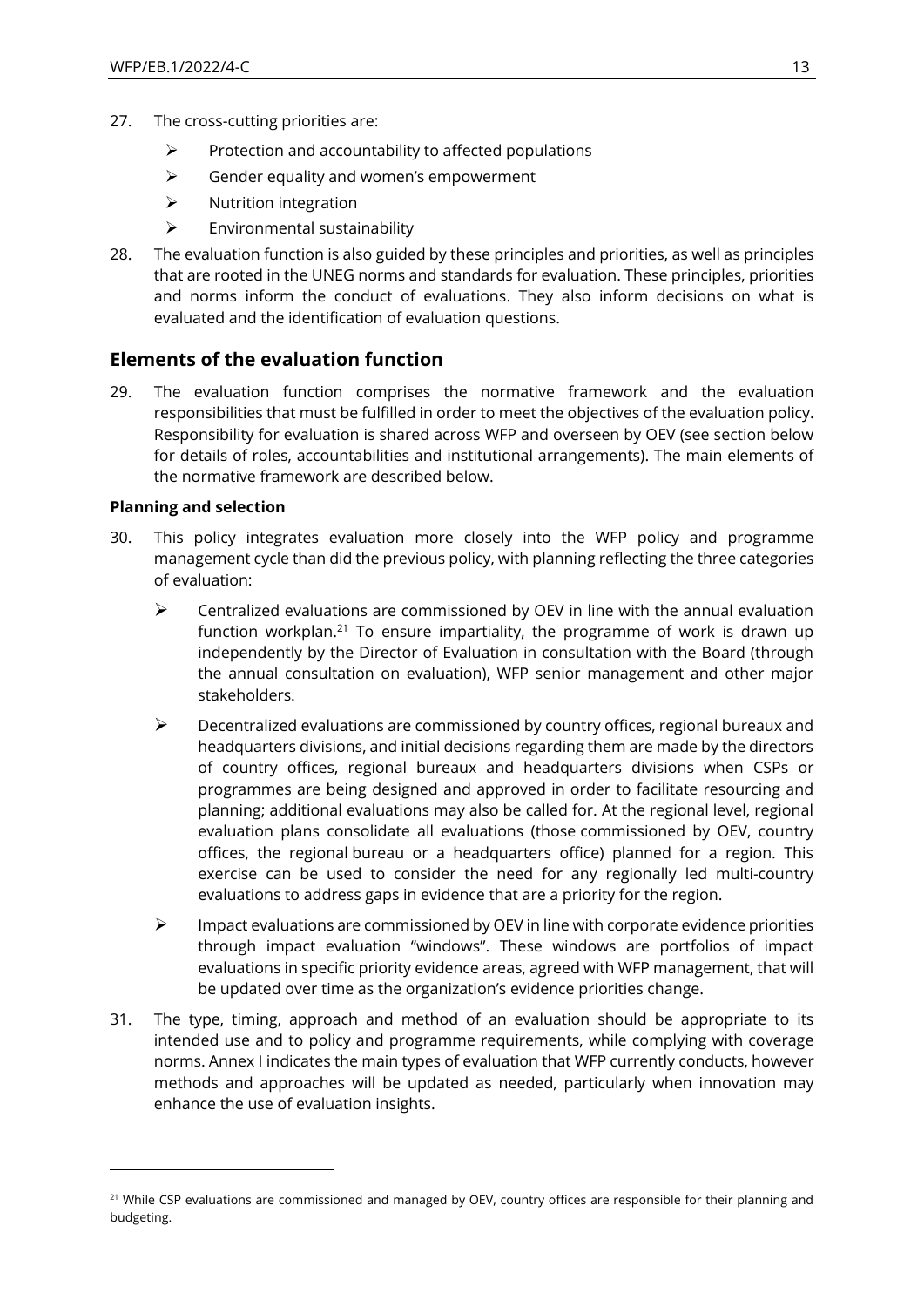32. Regular consultation between OEV and other divisions and offices support the efficient use of resources and complementarity among evaluations. OEV and the Office of Internal Audit will continue to coordinate when developing their respective workplans with a view to ensuring complementarities and synergies between evaluations and audits. This coordination also covers consideration of the findings and recommendations derived from the respective exercises.

#### **Coverage norms**

- 33. This policy sets norms for ensuring appropriate evaluation coverage across WFP. There is a need to balance the requirements for systematic and sufficient centralized evaluation coverage across the whole of WFP work with a demand-led approach for decentralized and impact evaluations. Thus, the norms indicated in table 2 set **minimum** corporate expectations within which commissioning units have the flexibility to prioritize topics, interventions and timing in line with their policy or programme cycles and stakeholder needs.
- 34. While there are no minimum coverage norms for joint evaluations, these are expected to increase in number in response to developments in system-wide evaluation and further United Nations development system reforms, including the introduction of UNSDCF evaluations.

| <b>TABLE 2: MINIMUM EVALUATION COVERAGE NORMS</b> |                                                                                                                                                                                                                                                                                                                                                                                                                |
|---------------------------------------------------|----------------------------------------------------------------------------------------------------------------------------------------------------------------------------------------------------------------------------------------------------------------------------------------------------------------------------------------------------------------------------------------------------------------|
| <b>Commissioning</b><br>unit                      | <b>Type of evaluation</b>                                                                                                                                                                                                                                                                                                                                                                                      |
| <b>OEV</b>                                        | Strategic evaluations: These provide balanced coverage of the core planning<br>instruments of WFP, including elements of the WFP strategic plan and related strategies.                                                                                                                                                                                                                                        |
|                                                   | <b>Policy evaluations:</b> Evaluation of policies takes place between four and six years after the<br>start of implementation <sup>a</sup> and/or prior to policy changes.                                                                                                                                                                                                                                     |
|                                                   | Corporate emergency evaluations: All crises classified as "corporate scale-up phase" and<br>"corporate attention phase" <sup>b</sup> will be subject to evaluation through OEV-commissioned<br>corporate emergency evaluations or CSP evaluations or inter-agency humanitarian<br>evaluations. The Director of Evaluation will determine the most appropriate option in<br>consultation with key stakeholders. |
|                                                   | $CSP$ evaluations: $C$<br>a) A CSP evaluation is required in the penultimate year of each CSP.<br>b) For interim CSPs an evaluation is required every five years for the ten largest country<br>offices <sup>d</sup> and every 10-12 years for all other country offices.                                                                                                                                      |
|                                                   | Impact evaluations: The Director of Evaluation will determine how many windows and<br>how many evaluations within each window can be managed at any one time, <sup>e</sup> considering<br>organizational evidence priorities and capacity.                                                                                                                                                                     |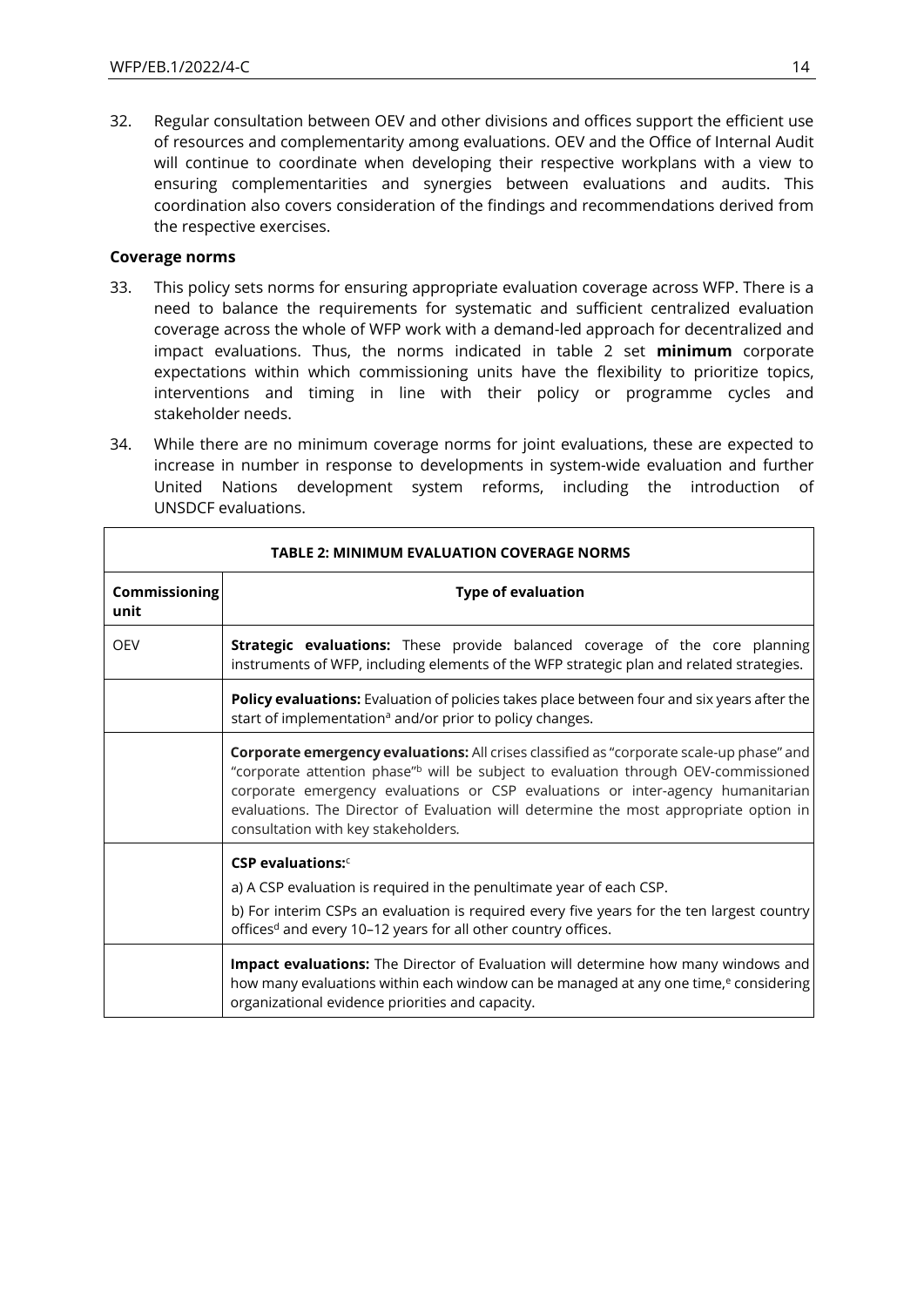| <b>TABLE 2: MINIMUM EVALUATION COVERAGE NORMS</b> |                                                                                                                                                                              |
|---------------------------------------------------|------------------------------------------------------------------------------------------------------------------------------------------------------------------------------|
| <b>Commissioning</b><br>unit                      | <b>Type of evaluation</b>                                                                                                                                                    |
| Country office                                    | At least one <b>decentralized evaluation</b> (e.g. activity or thematic evaluation or CSP strategic)<br>outcome evaluation) per country office per interim CSP or CSP cycle. |
| Regional<br>bureaux                               | No specific norms but criteria to guide decision making on evaluation (see table 3) should<br>be applied, particularly for multi-country evaluations. <sup>f</sup>           |
| Headquarters<br>office/division                   | No specific norms but criteria to guide decision making on evaluation (see table 3) should<br>be applied.                                                                    |

**Syntheses:** These summarize evidence from a number of completed evaluations. There are no specific norms for syntheses, but OEV will aim to conduct at least one synthesis each year.

**Joint and system-wide evaluations:** WFP will seek out opportunities with other United Nations entities and at the country level in consultation with national partners to undertake more joint and system-wide evaluations including UNSDCF evaluations and inter-agency humanitarian evaluations.

<sup>a</sup> "[WFP Policy Formulation](https://executiveboard.wfp.org/document_download/WFP-0000025374)" (WFP/EB.A/2011/5-B). The policy formulation document is due to be revised in 2022, which may result in the need to adjust the policy evaluation coverage norm.

<sup>b</sup> Executive Director's Circular OED 2022/003.

c "[Policy on Country Strategic Plans](https://executiveboard.wfp.org/document_download/WFP-0000037168)" (WFP/EB.2/2016/4-C/1/Rev.1). The current norm for all CSP evaluations will be reviewed in 2023 once the evaluation of the first generation of CSP and the evaluation of the CSP policy have been completed.

<sup>d</sup> Country offices have been grouped into size categories based on WFP criteria established by the Operations Management Support Office, as well as the size of the office, number of employees and number of beneficiaries.

e In 2022 there will be four evidence windows, with up to six evaluations running in each window at any one time.

<sup>f</sup> Regional programmes and projects should include plans for generating evidence through evaluation where appropriate.

35. Decisions on what, when and how to evaluate should be consistent with these coverage norms but are influenced by many factors. Table 3 outlines criteria that may be used to guide decision making on whether and when to undertake a decentralized evaluation.

#### **TABLE 3: CRITERIA TO GUIDE DECISION MAKING FOR DECENTRALIZED EVALUATIONS**

- $\triangleright$  Strategic relevance to WFP
- $\triangleright$  Evidence gaps (at the country, regional or global level)
- $\triangleright$  Level of programme expenditure
- ➢ Scale of emergency response
- $\triangleright$  Before replication or scale-up of pilots, innovations and prototypes
- ➢ Innovative results (e.g. achieved across a region or through innovative multi-country programmes that are centrally funded or supported)
- $\triangleright$  Formal commitments to stakeholders (e.g. to national partners to inform national programmes, or to funders as part of funding requirements)
- ➢ Likelihood of influencing policymaking or potential for leveraging partnerships
- $\triangleright$  Feasibility of undertaking the evaluation
- 36. In the interests of efficiency, where these evaluation coverage norms are met national governments, funders and other stakeholders are encouraged to use WFP evaluations when fulfilling their own evaluation requirements.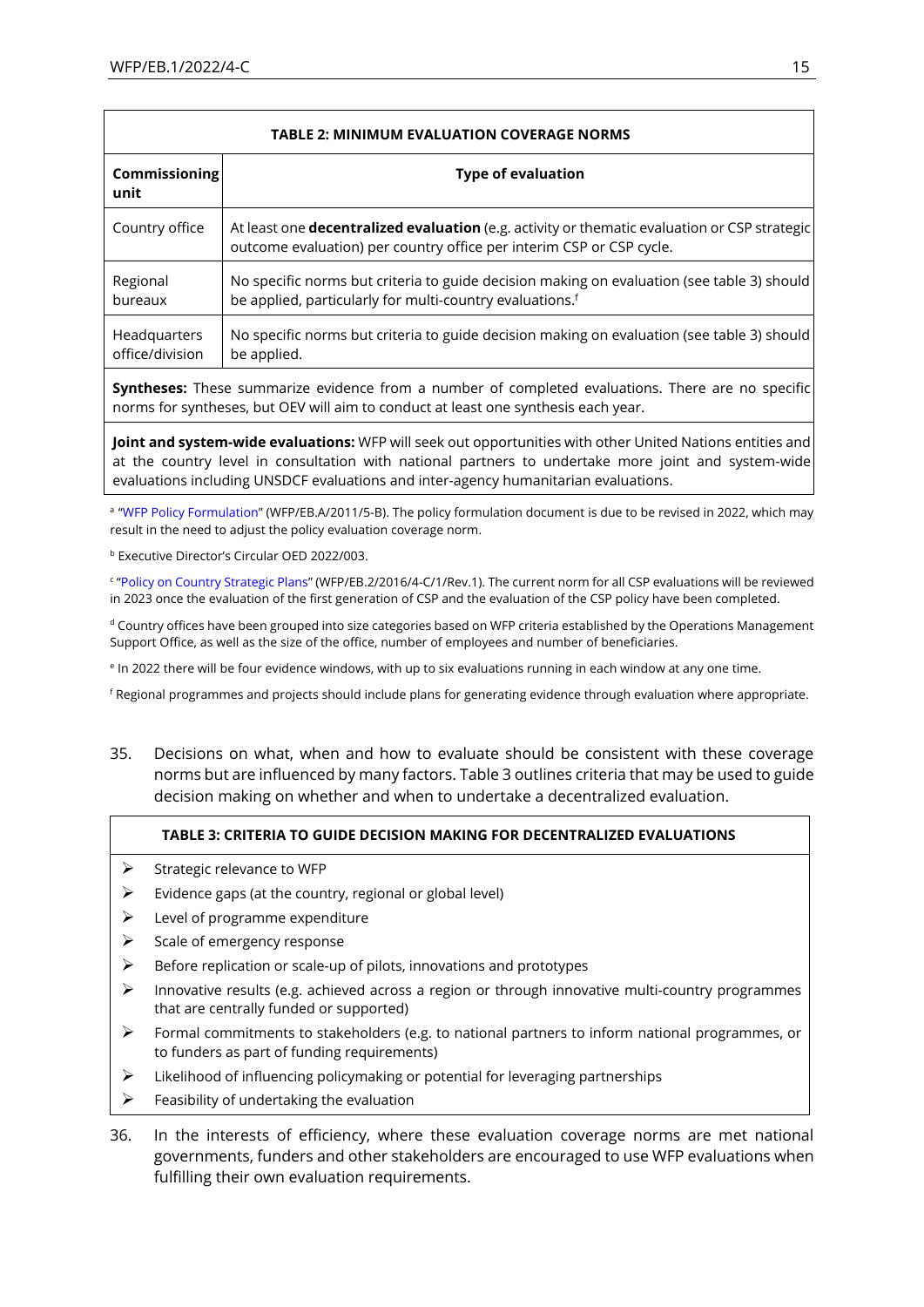#### **Quality management**

- 37. **Quality assurance:** A high-quality evaluation requires a carefully planned and executed process that has been managed in line with EQAS. EQAS provides process maps, templates, checklists and technical notes for all evaluation types. The decentralized evaluation external quality support service reviews all terms of reference and inception and evaluation reports for all decentralized evaluations.
- 38. **Quality assessment:** The quality of all completed evaluations is independently assessed against EQAS standards, and the results are reported in the annual evaluation report. The results of these post-hoc quality assessments are also made publicly available alongside the evaluation reports, contributing to the transparency, credibility and utility of evaluations.

### **Use, communication and follow-up**

- 39. **Use:** Evaluations are most useful when they are planned and conducted with a clear intent and timed to inform decision making; when they involve stakeholder engagement; and when evaluation evidence is available and accessible. OEV will continue to introduce innovative and agile evaluation approaches and methods that improve the timeliness of evaluations and their responsiveness to knowledge needs and thus increase the use of evaluation for decision making<sup>22</sup>. It will work with regional bureaux to foster innovation in evaluations commissioned at the regional and country levels and facilitate cross-fertilization between regions.
- 40. **Communication:** OEV will continue to liaise with WFP senior management and the Executive Board to shape WFP practices through the systematic use of evaluation evidence in processes for approving policies, strategies and programmes, as is already the case for CSPs through the corporate programme review process. WFP management and OEV are committed to engaging regularly during the finalization of evaluations and their management responses.
- 41. The implementation of the evaluation knowledge management and communications strategy will maximize the use of knowledge generated by evaluations in policy and strategy development and programme design.
- 42. **Follow-up:** All WFP evaluations and management responses will continue to be publicly available. The Executive Board considers all OEV-commissioned evaluations and their management responses. Strengthened mechanisms for following up on management actions in response to evaluation recommendations will include an annual analytical report produced by WFP management on the implementation status of evaluation recommendations for consideration by the Oversight and Policy Committee and the Executive Board. OEV will continue to produce periodic reports on actions taken in response to evaluation recommendations. The WFP risk and recommendation tracking tool (R2) and its associated improvements in the tracking and reporting of the follow-up to recommendations will enhance the use of evaluations for learning and accountability purposes.
- 43. The evaluation function will increase its capacity to respond proactively to knowledge needs at all levels of the organization. It will continue to increase its offer of tailored knowledge products and timely, targeted evidence, including by increasing its capacity to monitor key decision making points and nurture dialogue with policy and programme decision makers, for example through targeted lessons that can inform new emergency responses. Key

<sup>&</sup>lt;sup>22</sup> An evaluation methods advisory panel made up of globally recognized evaluation experts will provide advice on innovation in evaluation approaches and methods for best meeting the accountability and learning needs of WFP. Evaluations will increasingly utilize innovative WFP data collection tools, including geospatial monitoring, drones and online tools.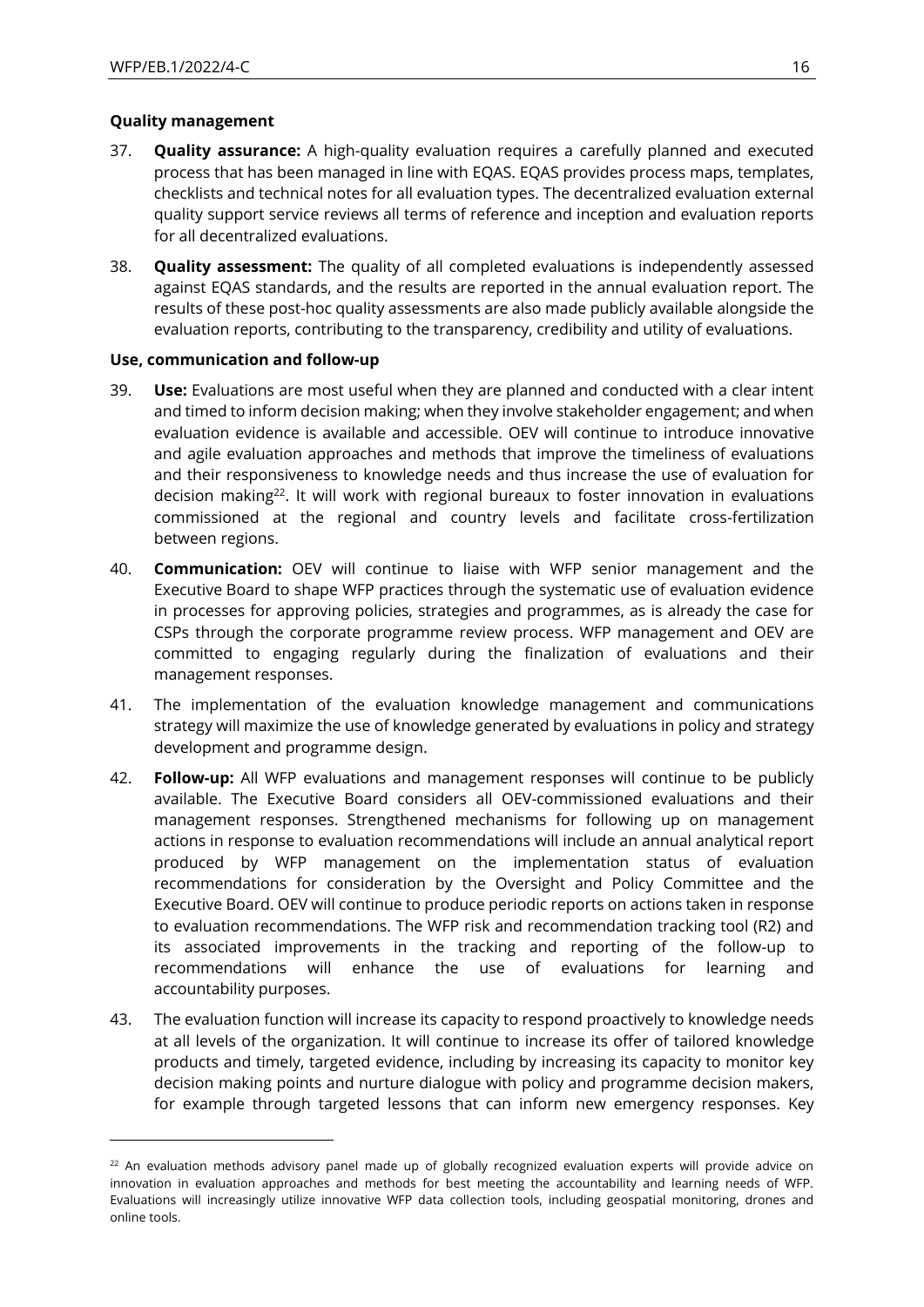interlocutors will include WFP divisions such as Innovation and Knowledge Management, Programme – Humanitarian and Development, and Research, Assessment and Monitoring.

44. In addition to becoming a learning partner within WFP, the evaluation function will enhance the global knowledge base by sharing evaluation evidence with evaluation stakeholders and partners, as well as think-tanks, the academic community, the research community and communities of practice. OEV and the regional bureaux will also establish and strengthen partnerships and collaboration to generate knowledge.

## **System-wide evaluation and partnerships**

45. Progress towards achieving the SDGs requires collective action, including inter-agency partnerships and partnerships among national governments and evaluation stakeholders that support global decision making. OEV and the regional bureaux will continue to work with partners to enhance evaluation practices and facilitate global humanitarian effectiveness and accountability, including through support for efforts to enhance national evaluation capacity.

#### **Inter-agency collaboration**

46. The 2020 quadrennial comprehensive policy review reaffirms the need for system-wide and inter-agency collaboration on evaluation.<sup>23</sup> Joint and inter-agency evaluations offer increased coverage, cost efficiency and understanding among agencies and partners at the corporate and national levels. WFP will continue to advocate and participate in joint evaluations with other United Nations entities and government partners at the global, regional and national levels. WFP will contribute to the efforts proposed by the Secretary-General to enhance system-wide evaluation within the United Nations development system and will participate fully in the implementation of UNSDCF evaluations at the country level and in continued improvements to UNSDCF evaluation methods developed through UNEG. WFP will continue to play a leading role in raising the profile, coverage and quality of humanitarian evaluation in partnership with the Inter-Agency Humanitarian Evaluation Steering Group, $24$  UNEG and others.

### **National evaluation capacity development**

47. WFP will work with UNEG, the Global Evaluation Initiative and other partners to meet the commitments of the 2014 United Nations resolution on building national evaluation capacity<sup>25</sup> in line with the role of evaluation envisaged in the 2030 Agenda<sup>26</sup> and the global evaluation agenda.<sup>27</sup> OEV will support WFP regional bureaux and country offices in engaging with national governments and partners to strengthen the demand for, and use of, evaluation. WFP will also advocate country-led evaluations and the generation of evidence to inform national processes and reports on progress towards the achievement of the SDGs. It will further develop partnerships with national and regional evaluation institutions and experts in order to strengthen national evaluation systems and enhance both evaluation capacity and the pool of evaluation experts.

<sup>23</sup> United Nations General Assembly resolution 75/233 of 21 December 2020. *[Quadrennial comprehensive policy review of](https://undocs.org/en/A/RES/75/233)  [operational activities for development of the United Nations system](https://undocs.org/en/A/RES/75/233)* (A/RES/75/233).

<sup>&</sup>lt;sup>24</sup> The Inter-Agency Humanitarian Evaluation Steering Group is an entity associated with the Inter-Agency Standing Committee.

<sup>25</sup> United Nations General Assembly resolution 69/237 of 19 December 2014. *[Building capacity for the evaluation of](https://undocs.org/A/RES/69/237)  [development activities at the country level](https://undocs.org/A/RES/69/237)* (A/RES/69/237).

<sup>26</sup> United Nations General Assembly resolution 70/1 of 25 September 2015. *[Transforming our world: the 2030 Agenda for](https://www.un.org/en/development/desa/population/migration/generalassembly/docs/globalcompact/A_RES_70_1_E.pdf)  [Sustainable Development](https://www.un.org/en/development/desa/population/migration/generalassembly/docs/globalcompact/A_RES_70_1_E.pdf)* (A/RES/70/1).

<sup>27</sup> [Global Evaluation Agenda 2016](https://www.evalpartners.org/global-evaluation-agenda)–2020.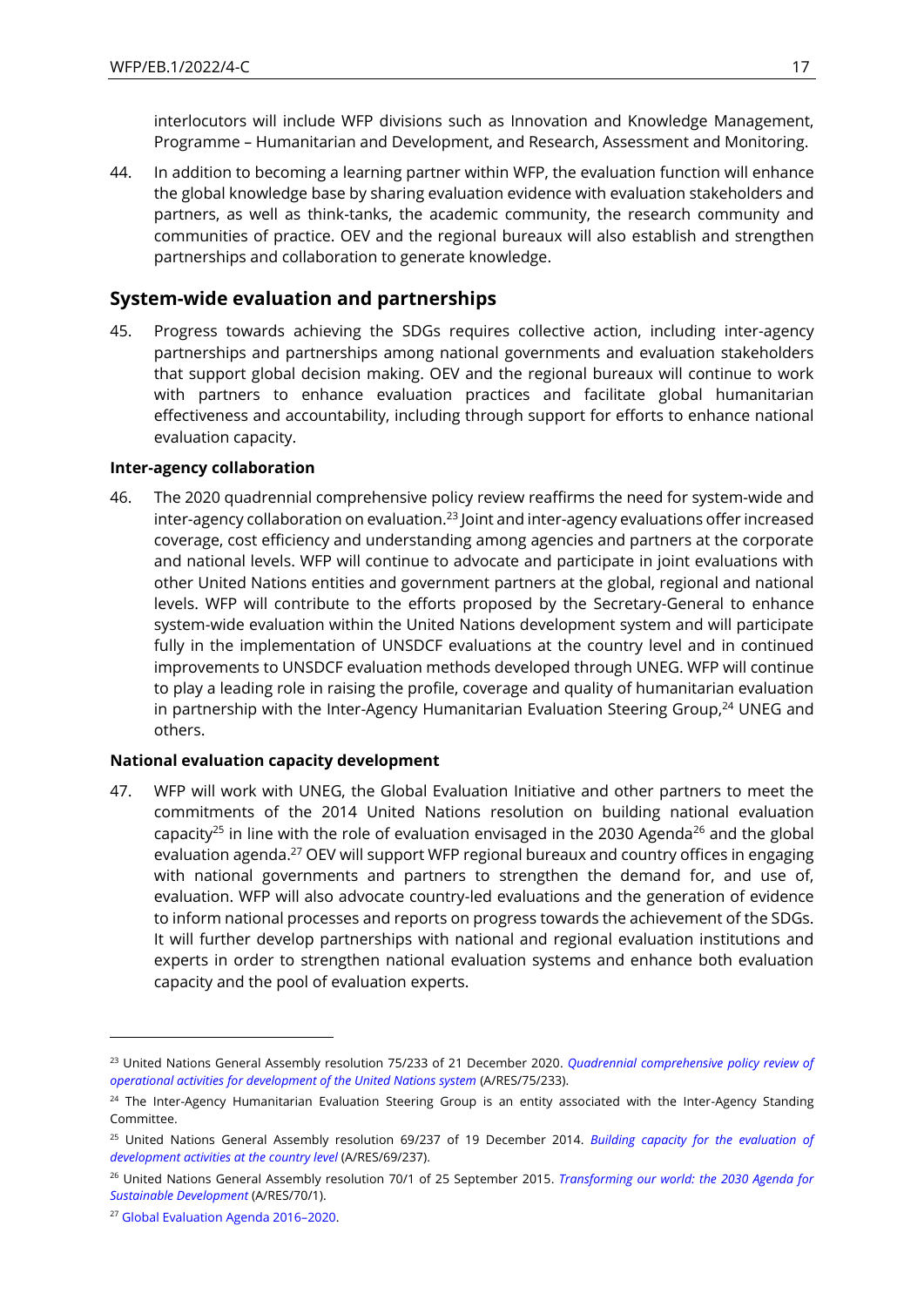## **Roles, accountabilities and institutional arrangements**

## **Roles and accountabilities**

48. Given the shared responsibility for the evaluation function within WFP, achieving this policy requires a range of roles and accountabilities. These are described below.

### **Executive Board**

49. The Board exercises oversight of the evaluation function through the following roles.

| Normative<br>framework | i) approving this evaluation policy and safeguarding its provisions; ii) approving the appointment<br>by the Executive Director of the Director of Evaluation; iii) providing strategic guidance on the<br>evaluation function through the annual consultation on evaluation and evaluation round tables;<br>and iv) fostering an evaluation culture as members of WFP's governing body and in the countries<br>they represent.                                                                    |
|------------------------|----------------------------------------------------------------------------------------------------------------------------------------------------------------------------------------------------------------------------------------------------------------------------------------------------------------------------------------------------------------------------------------------------------------------------------------------------------------------------------------------------|
| Oversight              | i) considering annual evaluation reports, which include progress on the implementation of the<br>evaluation policy and the effectiveness of the evaluation function and guiding management in<br>policy implementation; ii) considering all reports on evaluations commissioned by OEV;<br>iii) considering timely and substantive management responses to all evaluations presented; and<br>iv) considering reports on follow-up action, including reports prepared by OEV and WFP<br>management. |
| Planning               | Approving the evaluation function workplan and priorities as set out in the WFP<br>management plan.                                                                                                                                                                                                                                                                                                                                                                                                |
| Resourcing             | i) approving the evaluation function budget as part of the WFP management plan; and<br>ii) reviewing trends in the human and financial resources dedicated to the evaluation function<br>through the annual evaluation report.                                                                                                                                                                                                                                                                     |
| Use                    | i) considering the use of evaluation evidence when approving new policies, strategies,<br>programmes, management plans and other relevant documents; ii) using evidence generated by<br>evaluations in its decision making; and iii) encouraging senior management to integrate lessons<br>from evaluations into WFP practices.                                                                                                                                                                    |

### **Executive Director**

50. The Executive Director is accountable for the following.

| Normative<br>framework                      | i) safeguarding the provisions of this policy, particularly regarding coverage norms, resourcing,<br>accountabilities and impartiality provisions; ii) issuing the evaluation charter; iii) championing<br>a corporate culture of accountability and learning and embedding evaluation principles in<br>management and decision making; and iv) appointing, subject to Executive Board approval, a<br>Director of Evaluation who is a professionally competent evaluator with no conflict of interest,<br>based on the terms of appointment outlined in annex II. |
|---------------------------------------------|-------------------------------------------------------------------------------------------------------------------------------------------------------------------------------------------------------------------------------------------------------------------------------------------------------------------------------------------------------------------------------------------------------------------------------------------------------------------------------------------------------------------------------------------------------------------|
| Resourcing                                  | As part of WFP management and project planning processes, allocating human and financial<br>resources to ensure evaluation capacity and coverage across WFP in line with the provisions<br>of the evaluation policy.                                                                                                                                                                                                                                                                                                                                              |
| Management<br>response<br>and follow-<br>up | i) ensuring that substantive management responses to evaluation recommendations are<br>published when evaluation reports are considered by the Board, that follow-up actions are<br>implemented and that progress on their implementation is reported annually; and<br>ii) responding to the annual evaluation report and ensuring that actions are taken to support<br>a high-performing WFP evaluation function.                                                                                                                                                |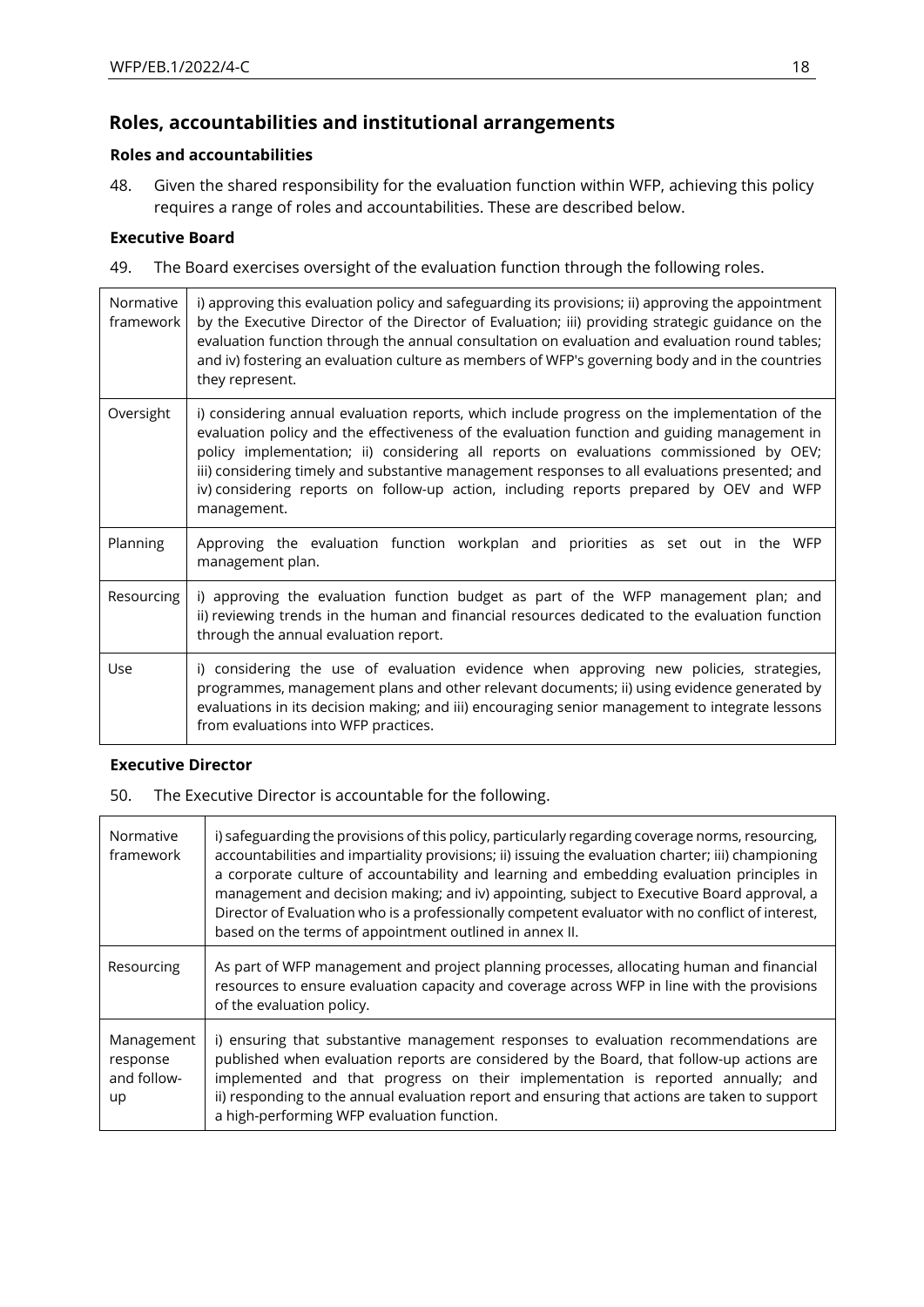| Use           | Promoting a corporate culture of accountability and learning, including by encouraging<br>evaluative thinking, the sound management of corporate knowledge and the use of<br>evaluations to ensure evidence-based decision making on policies, strategies and<br>programmes. |
|---------------|------------------------------------------------------------------------------------------------------------------------------------------------------------------------------------------------------------------------------------------------------------------------------|
| International | Supporting WFP contributions to evaluation internationally and - particularly as an Inter-                                                                                                                                                                                   |
| engagement    | Agency Standing Committee principal - to humanitarian evaluation.                                                                                                                                                                                                            |

## **Director of Evaluation**

51. The Director of Evaluation, appointed by the Executive Director subject to Executive Board approval, is a professionally competent evaluator with no conflict of interest (see annex II for the terms of appointment of the Director of Evaluation). The Director of Evaluation heads an independent evaluation function within the WFP secretariat combining administrative reporting to the Executive Director and accountability to the Executive Board. Through OEV, the Director of Evaluation provides global leadership, standard-setting and oversight for the WFP evaluation function and is accountable for the following.

| Normative<br>framework                            | i) leading the formulation and implementation of the evaluation policy and the<br>evaluation charter, ensuring adherence to UNEG norms and standards and<br>application of the latest evaluation practice; ii) developing and leading<br>implementation of the corporate evaluation strategy and other evaluation-related<br>strategies; iii) supporting the Executive Director's promotion of a corporate culture of<br>accountability and learning; iv) setting the normative framework for evaluations -<br>norms, standards, safeguards for impartiality, guidance and expected coverage; and<br>v) acting as secretary to the Evaluation Function Steering Group.                              |
|---------------------------------------------------|-----------------------------------------------------------------------------------------------------------------------------------------------------------------------------------------------------------------------------------------------------------------------------------------------------------------------------------------------------------------------------------------------------------------------------------------------------------------------------------------------------------------------------------------------------------------------------------------------------------------------------------------------------------------------------------------------------|
| Oversight                                         | i) providing assurance that all evaluations are conducted in compliance with<br>evaluation norms and standards; ii) overseeing and reporting on the evaluation<br>function; and iii) facilitating dialogue with senior management on the performance<br>and further development of the evaluation function.                                                                                                                                                                                                                                                                                                                                                                                         |
| Planning                                          | i) elaborating the evaluation function workplan in consultation with WFP senior<br>management and other stakeholders for the Board's consideration as part of the<br>WFP management plan; ii) ensuring that an enabling framework for the planning of<br>evaluations commissioned outside OEV is in place; and iii) ensuring that regular<br>consultations with regional bureaux and country offices are undertaken in order to<br>achieve complementarity among evaluations commissioned across the function and<br>comprehensive and balanced coverage for decentralized evaluations.                                                                                                             |
| Resourcing                                        | i) exercising full delegated authority over all human and financial resources allocated<br>to OEV; ii) proposing a budget corresponding to the evaluation function workplan for<br>the Board's consideration as part of the WFP management plan; iii) supporting the<br>implementation of the budgetary framework for the evaluation function; iv) leading<br>engagement with donors and resource mobilization for evaluation; and v) in<br>coordination with the Human Resources Division and the Research, Assessment and<br>Monitoring Division, providing guidance on the most appropriate models for<br>structuring the monitoring and evaluation function in various country office contexts. |
| Management of<br>OEV -commissioned<br>evaluations | i) delivering high-quality evaluations characterized by continued innovation;<br>ii) recruiting independent evaluation consultants; iii) ensuring employees' adherence<br>to the UNEG Pledge of Commitment to Ethical Conduct in Evaluation; and<br>iv) submitting reports directly to the Board without prior clearance<br>by<br>WFP management.                                                                                                                                                                                                                                                                                                                                                   |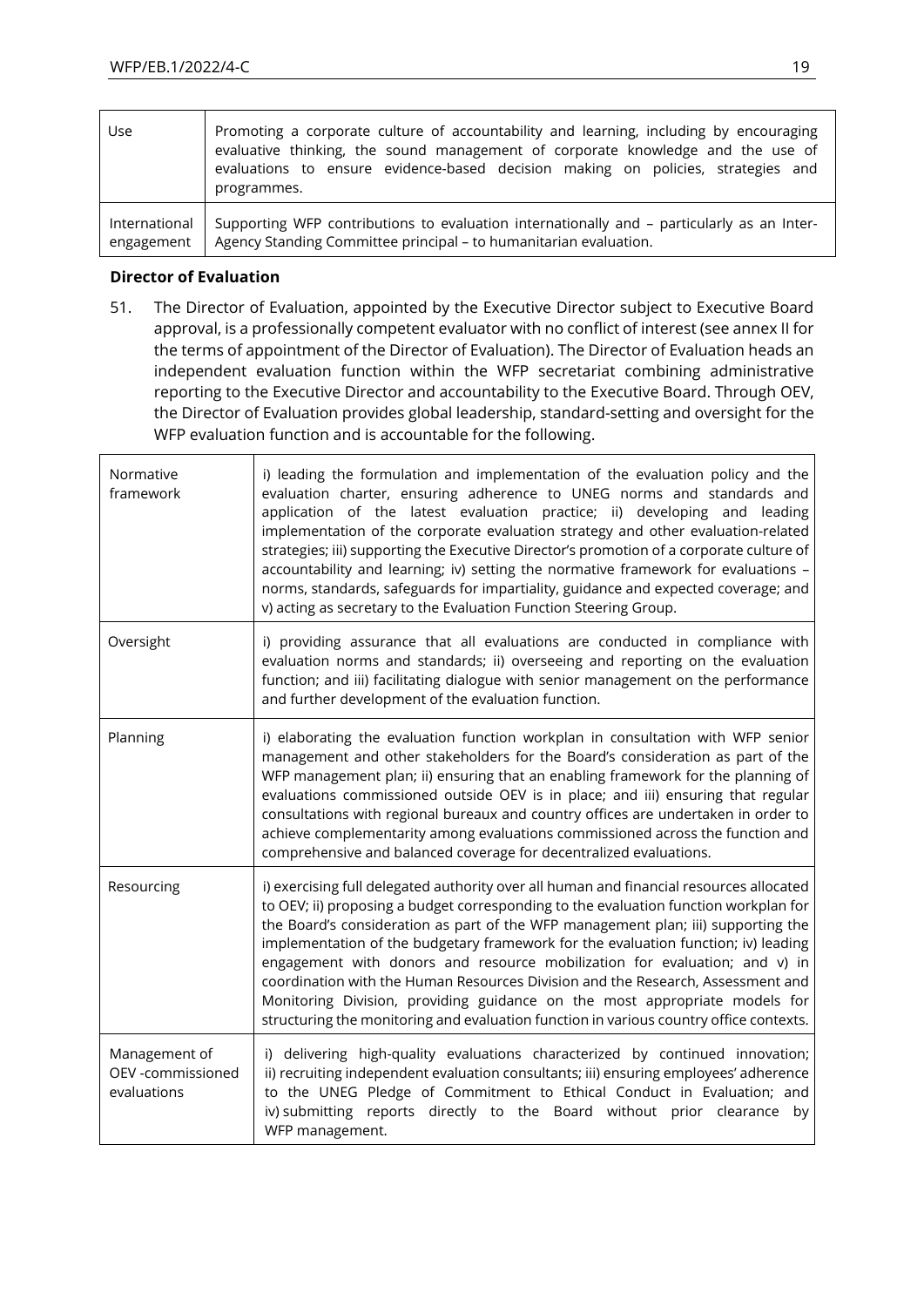| Quality assurance                                             | i) updating and disseminating evaluation methods and other guidance materials<br>through EQAS to ensure that WFP evaluation practices meet UNEG and other<br>relevant international standards and draw from the latest evaluation practices;<br>ii) ensuring that all OEV-commissioned evaluations adhere to EQAS and designing<br>and operationalizing systems that support adherence to EQAS by all other<br>evaluations; and iii) systematically and comprehensively mainstreaming cross-<br>cutting issues into WFP evaluation processes while ensuring that the differing needs<br>of women, men, girls, boys and other affected populations are taken into<br>consideration through programme design and implementation. |
|---------------------------------------------------------------|--------------------------------------------------------------------------------------------------------------------------------------------------------------------------------------------------------------------------------------------------------------------------------------------------------------------------------------------------------------------------------------------------------------------------------------------------------------------------------------------------------------------------------------------------------------------------------------------------------------------------------------------------------------------------------------------------------------------------------|
| Quality assessment                                            | Ensuring that independent post-hoc quality assessments of all completed<br>evaluations are published alongside evaluation reports.                                                                                                                                                                                                                                                                                                                                                                                                                                                                                                                                                                                             |
| Capacity<br>development                                       | i) ensuring implementation of a comprehensive approach to internal capacity<br>development for employees across the organization on steering, managing and<br>using evaluations; and ii) establishing mechanisms that support recognition and<br>career development for a professional evaluation cadre.                                                                                                                                                                                                                                                                                                                                                                                                                       |
| Management<br>responses to<br>OEV-commissioned<br>evaluations | Advising management on coherence between OEV-commissioned evaluation<br>recommendations and management responses.                                                                                                                                                                                                                                                                                                                                                                                                                                                                                                                                                                                                              |
| Use                                                           | i) promoting and championing the use of evaluation within WFP and among its<br>partners; ii) facilitating learning from evaluation evidence across regions;<br>iii) publishing reports of all evaluations on the WFP website; iv) ensuring timely and<br>appropriate communication of evaluation results in order to support organizational<br>learning; and v) organizing the annual consultation on evaluation and evaluation<br>round tables.                                                                                                                                                                                                                                                                               |
| International<br>engagement                                   | i) leading WFP engagement in UNEG, the Active Learning Network for Accountability<br>and Performance and other professional evaluation networks; ii) leading WFP<br>engagement in global partnerships that focus on national evaluation capacity<br>development; iii) supporting joint and system-wide evaluations whenever<br>appropriate, including UNSDCF evaluations and inter-agency humanitarian<br>evaluations; and iv) promoting WFP participation in global communities of practice.                                                                                                                                                                                                                                  |
| Reporting                                                     | Preparing and publishing the annual evaluation report, including reporting on<br>progress in implementing the policy.                                                                                                                                                                                                                                                                                                                                                                                                                                                                                                                                                                                                          |

### **Regional directors**

52. Regional directors play an important role in management oversight of the evaluation function, particularly regarding evaluations commissioned by regional or country offices, and are accountable for the following.

| Normative<br>framework | i) ensuring application of the provisions of the evaluation policy for evaluations<br>commissioned by regional bureaux and country offices, including coverage norms<br>and impartiality; ii) taking appropriate action to strengthen evaluation at the regional<br>and country levels with the support of OEV; iii) leading the formulation and<br>operationalization of regional evaluation strategies in line with this policy and the<br>corporate evaluation strategy; and iv) chairing the regional evaluation committees, |
|------------------------|----------------------------------------------------------------------------------------------------------------------------------------------------------------------------------------------------------------------------------------------------------------------------------------------------------------------------------------------------------------------------------------------------------------------------------------------------------------------------------------------------------------------------------|
|                        | which should be convened regularly.                                                                                                                                                                                                                                                                                                                                                                                                                                                                                              |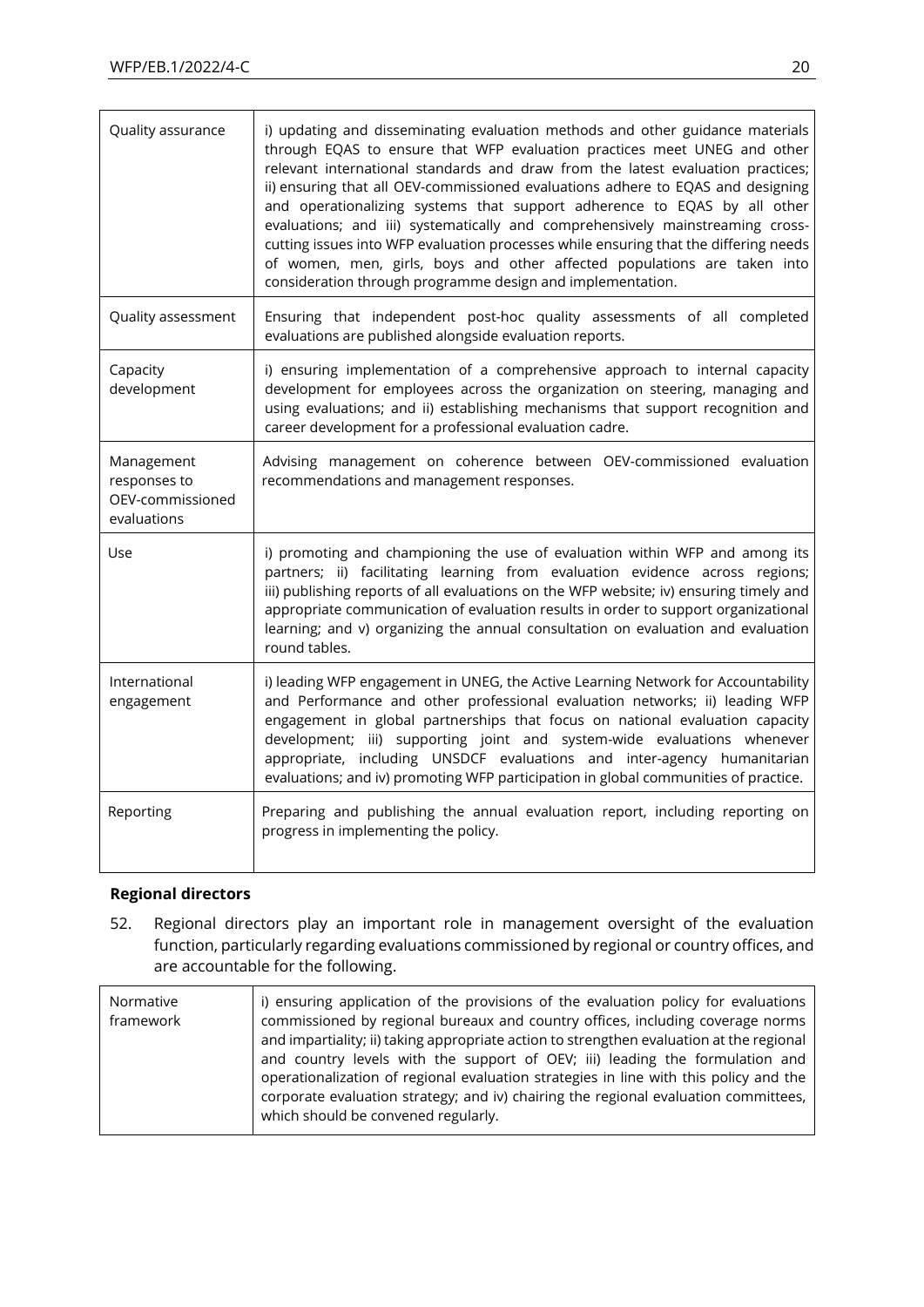| Planning                                         | i) engaging in regular consultations with OEV and country offices to ensure<br>complementarity among evaluations commissioned across the function; ii) ensuring<br>that plans for evaluations are included in the design of regional strategies,<br>interventions and other initiatives; and iii) ensuring the preparation and annual<br>update of regional evaluation plans.                                                     |
|--------------------------------------------------|-----------------------------------------------------------------------------------------------------------------------------------------------------------------------------------------------------------------------------------------------------------------------------------------------------------------------------------------------------------------------------------------------------------------------------------|
| Resourcing                                       | i) ensuring that resources are budgeted for and allocated to the management of<br>independent evaluations, including those commissioned by country offices, and<br>providing regional-level support and oversight; and ii) ensuring that resources are<br>budgeted for and allocated to the maintenance of the regional evaluation units.                                                                                         |
| Quality assurance                                | Overseeing the application of evaluation quality assurance procedures.                                                                                                                                                                                                                                                                                                                                                            |
| Capacity<br>development                          | i) with OEV, providing technical advice to country offices managing evaluations;<br>ii) contributing to the strengthening of evaluation capacity across the region; and<br>iii) facilitating evaluation capacity development initiatives in line with the WFP<br>evaluation capacity development strategy.                                                                                                                        |
| Management<br>responses and<br>follow-up actions | Ensuring that management responses to evaluations commissioned by regional<br>bureaux and country offices are prepared and made publicly available and that<br>relevant follow-up actions are undertaken.                                                                                                                                                                                                                         |
| Use                                              | i) ensuring that CSPs and new programmes, initiatives and strategies prepared in the<br>region are based on evidence from evaluations; ii) ensuring that all reports on<br>evaluations commissioned within the region are publicly available; iii) promoting the<br>development of evidence products such as evidence summaries; and iv) facilitating<br>learning from evaluation evidence within the region and among countries. |
| Regional<br>engagement                           | i) in partnership with other United Nations entities, supporting national evaluation<br>capacity development at the country and regional levels; ii) supporting the<br>commissioning and management of joint evaluations at the country and<br>regional levels.                                                                                                                                                                   |
| Reporting                                        | i) ensuring the quality and provision of data and information on the<br>evaluation function across the regions; and ii) ensuring the provision of inputs to OEV<br>for corporate reporting on the evaluation function.                                                                                                                                                                                                            |

### **Directors of headquarters divisions, regional bureaux and country offices**

53. The directors of headquarters divisions, regional bureaux and country offices may commission evaluations. In addition, they are stakeholders in centralized evaluations. Accordingly, they are accountable for the following.

| As commissioners of evaluations |                                                                                                                                                                                                                                                                                                                                                                                                                                                                                                                                                                         |
|---------------------------------|-------------------------------------------------------------------------------------------------------------------------------------------------------------------------------------------------------------------------------------------------------------------------------------------------------------------------------------------------------------------------------------------------------------------------------------------------------------------------------------------------------------------------------------------------------------------------|
| Normative<br>framework          | i) complying with the provisions of the evaluation policy and its safeguards for<br>impartiality; and ii) meeting coverage norms.                                                                                                                                                                                                                                                                                                                                                                                                                                       |
| Planning                        | i) including plans for evaluation in the design of interventions – consistent with the<br>coverage norms of the evaluation policy - and ensuring the evaluability of<br>interventions by establishing appropriate baselines, indicators and targets for<br>expected results; ii) for regional directors only, planning multi-country evaluations in<br>the region in order to fill evidence gaps or to meet other cross-regional<br>requirements; iii) including evaluation in office workplans; and iv) promoting joint<br>evaluations whenever feasible and relevant. |
| Resourcing                      | Budgeting adequately for the management and conduct of evaluations and ensuring<br>that resources are allocated.                                                                                                                                                                                                                                                                                                                                                                                                                                                        |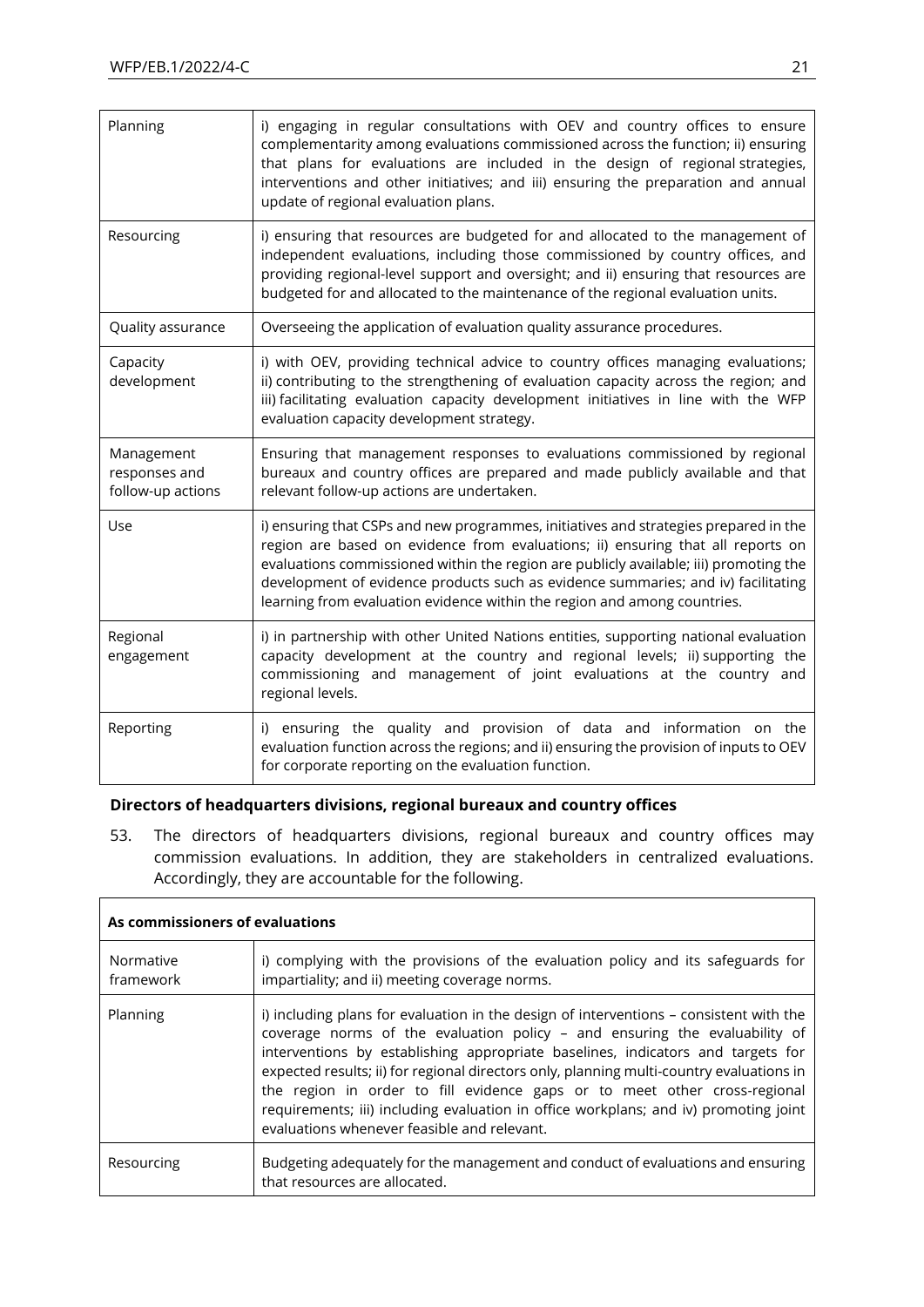| Management of<br>evaluations                          | i) designing and managing evaluations in compliance with norms and standards set<br>out in the WFP EQAS; ii) identifying, recruiting and managing evaluation consultants;<br>iii) ensuring that consultants adhere to the UNEG Pledge of Commitment to Ethical<br>Conduct in Evaluation; and iv) using competitive and performance-based procedures<br>for recruitment. |  |
|-------------------------------------------------------|-------------------------------------------------------------------------------------------------------------------------------------------------------------------------------------------------------------------------------------------------------------------------------------------------------------------------------------------------------------------------|--|
| Quality assurance                                     | Applying appropriate evaluation quality assurance procedures.                                                                                                                                                                                                                                                                                                           |  |
| Quality assessment                                    | Reviewing quality assessment reports on completed evaluations and taking action to<br>improve the quality of future evaluations.                                                                                                                                                                                                                                        |  |
| Capacity<br>development                               | With the support of OEV, strengthening staff capacity for managing decentralized<br>evaluations and supporting other evaluation categories.                                                                                                                                                                                                                             |  |
| Management<br>responses and<br>follow-up actions      | i) preparing management responses and ensuring that they are publicly available;<br>and ii) undertaking and reporting on follow-up actions.                                                                                                                                                                                                                             |  |
| Use                                                   | i) using evidence from evaluations in preparing new policies, programmes, strategies<br>and other interventions; and ii) ensuring that evaluation reports are publicly<br>available.                                                                                                                                                                                    |  |
| As stakeholders of centralized and impact evaluations |                                                                                                                                                                                                                                                                                                                                                                         |  |
| Support for the<br>conduct of<br>evaluations          | i) ensuring the evaluability of WFP undertakings by establishing baseline information,<br>performance indicators and targets for expected results; ii) facilitating the evaluation<br>process and providing access to required information; and iii) engaging in<br>consultations on evaluation plans and providing feedback on evaluation products.                    |  |
| Resourcing                                            | Country directors only: Ensuring that CSP evaluation costs and, where appropriate,<br>impact evaluation costs, are reflected in country portfolio budgets and that<br>resources are allocated appropriately.                                                                                                                                                            |  |
| Management<br>responses and<br>follow-up actions      | Preparing management responses to assigned evaluation recommendations,<br>implementing follow-up actions and reporting on them.                                                                                                                                                                                                                                         |  |
| Use                                                   | Using evidence from evaluations to inform the preparation of new programmes,<br>strategies and policies.                                                                                                                                                                                                                                                                |  |

#### **Institutional arrangements**

- 54. Given the shared nature of the evaluation function, mechanisms that ensure coherence across the function are important. Key mechanisms are as follows:
	- ➢ **Oversight and Policy Committee:** This advisory body comprises senior management and the directors of certain functions. Its key role is to review and agree on policies and to deliberate on and oversee the implementation of oversight recommendations and corporate risk management activities. The results of centralized evaluations and the implementation status of evaluation recommendations are presented for consideration by the Oversight and Policy Committee.
	- ➢ **Evaluation Function Steering Group (EFSG):** This advisory body is chaired by the Deputy Executive Director and comprises regional directors and the directors of certain functions. The EFSG supports the Executive Director in championing the evaluation policy and safeguarding its provisions to ensure that evaluation is embedded in decision making and practice across WFP. The group provides strategic guidance regarding the application of the provisions of the evaluation policy; stewards and supports financial mechanisms for the evaluation function; and leads in stimulating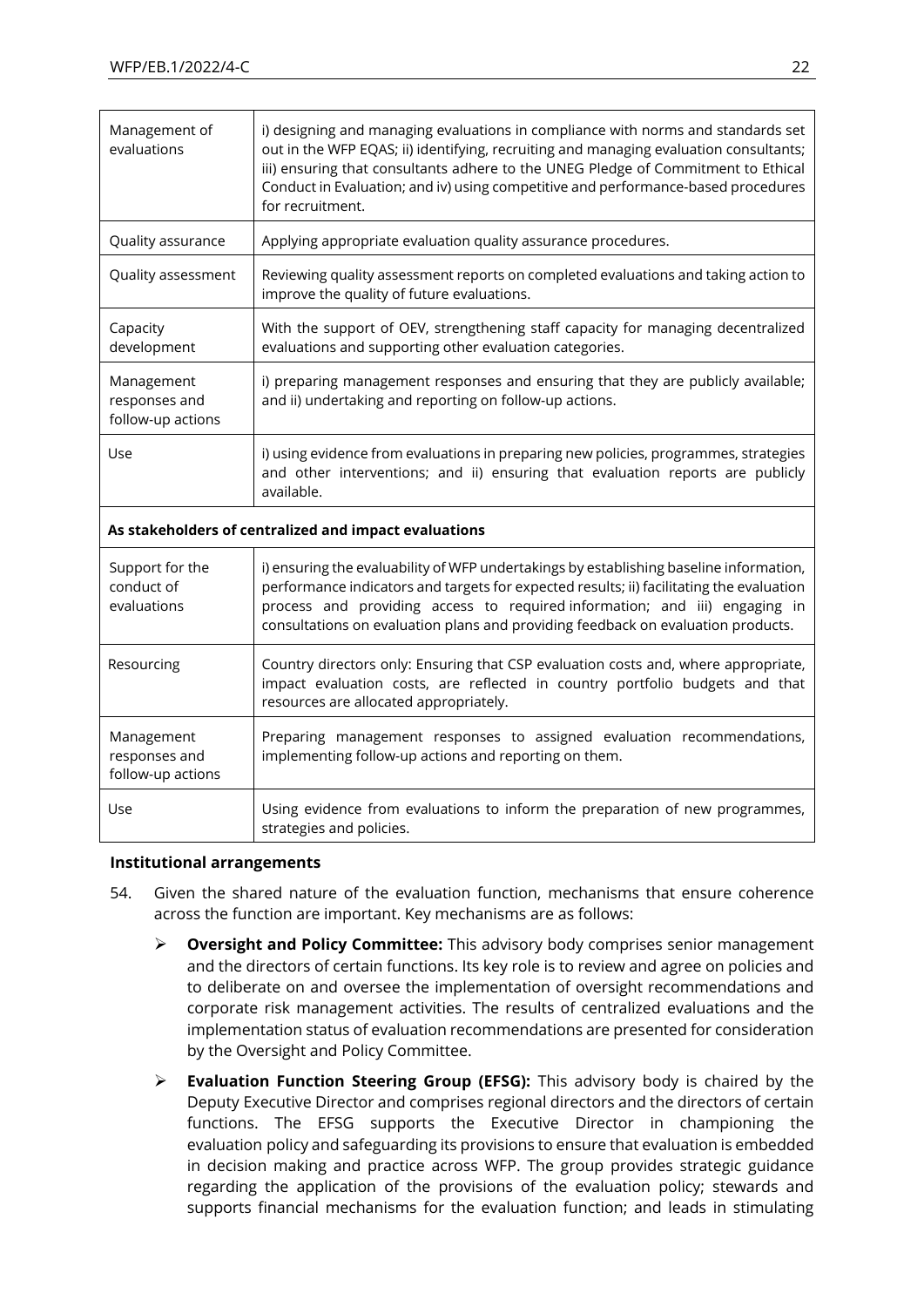demand for and the use of evaluation internally and by WFP partners. The Director of Evaluation serves as the EFSG secretary.

- ➢ **Regional evaluation committees:** These committees are chaired by the regional directors and comprise country directors from the respective regions and certain senior advisors and staff at the regional bureaux. They mirror the role of the EFSG at the regional level, supporting the regional directors in championing the evaluation policy and safeguarding its provisions to ensure that evaluation is embedded in decision making and practice across the regions, and they support the regional directors in developing and operationalizing regional evaluation strategies and reviewing and endorsing regional evaluation plans, which are updated annually. They also play a key role in enhancing coherence in evaluation activities between OEV, the regional bureaux and country offices. The regional evaluation officers act as secretaries to the regional evaluation committees.
- ➢ **The Independent Oversight Advisory Committee**: This body provides independent expert advice to the Executive Board and the Executive Director on fulfilling their governance responsibilities. In relation to evaluation, the committee advises on the evaluation policy, strategy and charter; the annual evaluation workplan and budget; quality assurance systems for the evaluation function; and external assessments. It reviews the effectiveness of the evaluation function and provides a forum for the discussion of matters raised in WFP evaluations. The committee also provides advice on the adequacy of management response and follow-up to audit, ethics, ombudsman and evaluation recommendations.<sup>28</sup>

## **Resources**

55. An effective evaluation function requires secure, predictable and adequate financial and human resources. WFP recognizes that sustainable financing and resourcing for evaluation are priorities, and management is committed to ensuring adequate resources for implementing this policy and for the evaluation function as it evolves.

#### **Human resources**

- 56. To be effective the evaluation function requires adequate skilled human resources:
	- i) **External specialists:** External specialists are hired to conduct all evaluations commissioned in WFP and certain evaluation-related tasks such as quality assessments of completed evaluations. OEV maintains a list of evaluators and service providers. WFP is committed to gender equity and geographical diversity in its recruitment of external specialists.
	- ii) **WFP evaluation officers:** Dedicated evaluation officers may be appointed by larger country offices and by headquarters divisions; however, the majority of evaluation officers are appointed to serve in OEV and the regional bureaux.
		- ➢ OEV and regional evaluation units will continue to be staffed by a mix of externally recruited evaluation specialists with proven competence and experience and current WFP employees with the required competence for evaluation appointed in line with the WFP staffing framework and reassignment policy. Reassigned employees will be required to serve a minimum of four years when assigned to an evaluation position.

<sup>&</sup>lt;sup>28</sup> "[Revised title and terms of reference of the Audit Committee](https://executiveboard.wfp.org/document_download/WFP-0000132234)" (WFP/EB.2/2021/9-A).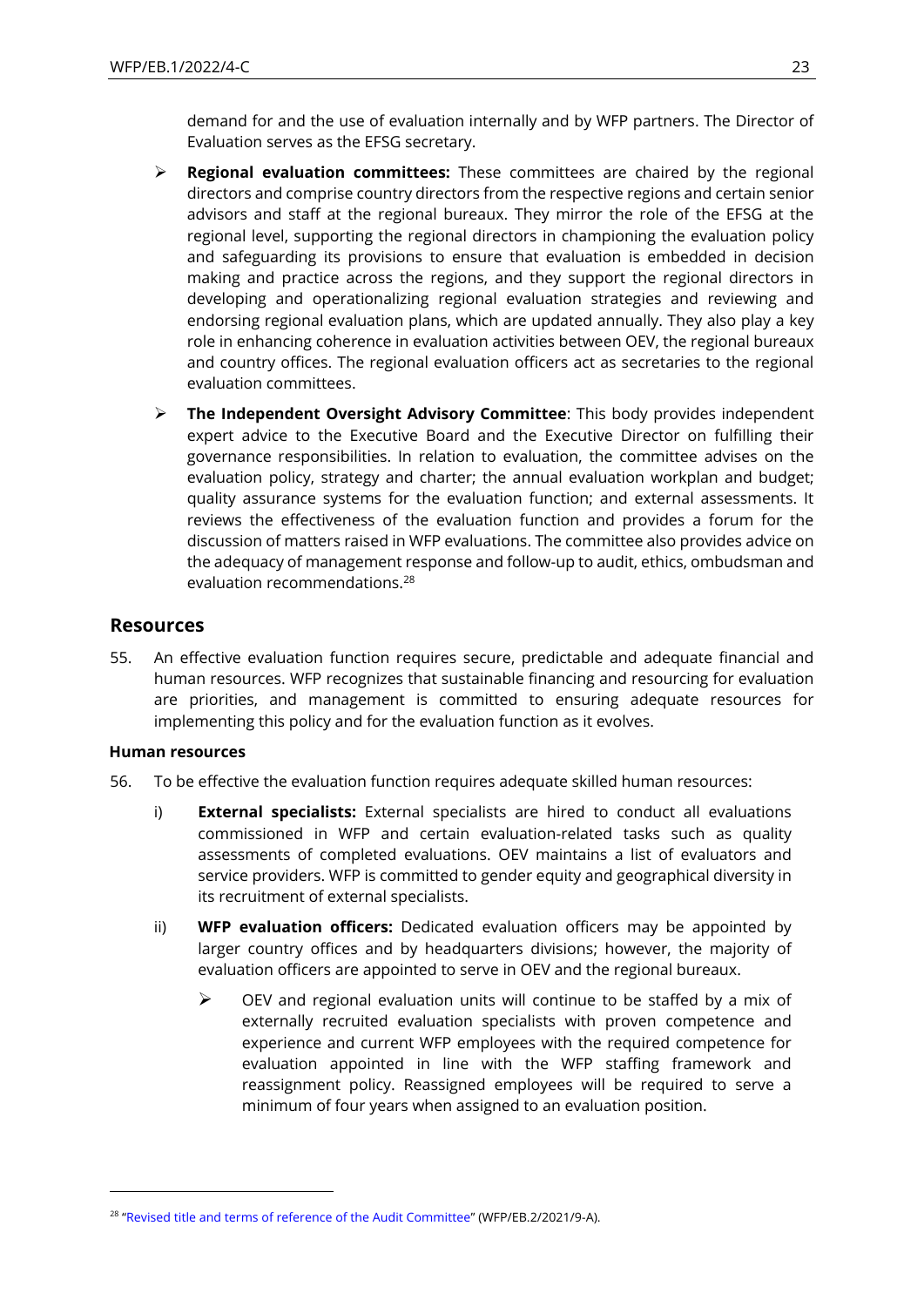- $\triangleright$  Each regional bureau will continue to maintain a regional evaluation unit headed by an experienced evaluation specialist<sup>29</sup> reporting directly to the regional director or deputy regional director, with technical reporting to OEV. These posts are financed through regional bureau programme support and administrative budgets in order to ensure predictability, independence from programmes and adequate staffing. Depending on the needs of the evaluation function at the regional level, the regional bureaux may recruit additional evaluation specialists.
- $\triangleright$  OEV will work with the Human Resources Division to ensure that there is adequate sourcing of evaluation officers across the function with the appropriate combination of evaluation expertise and knowledge of WFP's operations and work environment and that the gender equity and parity and geographical diversity requirements of the WFP people policy are met.

#### iii) **Other WFP employees:**

- $\triangleright$  WFP employees (including monitoring and evaluation and programme staff and managers) will receive the training and technical support they need to meet their evaluation responsibilities.
- $\triangleright$  In order to reduce risk or bias, to the extent possible monitoring and evaluation officers in country offices should report directly to the management of the country office.
- 57. As part of its commitment to meeting the UNEG norms for evaluation, WFP is committed to enhancing professionalism. Furthermore, recognizing that evaluation is a specialist skill, WFP will build a cadre of evaluation staff within the organization who work on evaluation – full time or periodically – with the skills necessary to commission, manage and use evaluations and evaluation evidence and to support the development of a culture of learning from evaluation throughout the organization. OEV will work with the Human Resources Division to establish systems for professional development and recognition within the cadre to ensure that employees maintain the technical skills required to deliver high-quality evaluations and have opportunities to engage with professional evaluation networks.

#### **Financial resources**

- 58. The share of WFP's total contribution income assigned to evaluation has risen steadily as the function has evolved. Through this policy, the function is expected to continue to grow, and it is appropriate to set a target for financing that can accommodate this evolution over time and that recognizes the specificities of WFP operations compared with those of other United Nations entities. The expectations set out by the Joint Inspection Unit in 2014,<sup>30</sup> adjusted to reflect WFP experience, are the starting point. As noted in the peer review, when setting a target for financing, it is important to take into consideration the costs of a fully-fledged evaluation function, including an enhanced evaluation function at the decentralized level.
- 59. WFP is committed to ensuring that its evaluation function is sufficiently and sustainably funded. Acknowledging the potential evolution of the function in the coming years, starting from 2023, WFP will allocate at least 0.4 percent of its total contribution income<sup>31</sup> to its

 $29$  Currently these positions are at the P-4 level but over the course of the policy may be upgraded to P-5 given the expected growth and evolution in the roles and responsibilities of the evaluation function at the regional level, which among other things calls for providing strategic direction for the function in the regions, leading support for country offices in the conduct of decentralized evaluations, supporting partnerships for evaluation and promoting the uptake of evaluation evidence.

<sup>30</sup> United Nations Joint Inspection Unit. 2014. *[Analysis of the Evaluation Function in the United Nations System](https://www.unjiu.org/sites/www.unjiu.org/files/jiu_document_files/products/en/reports-notes/JIU%20Products/JIU_REP_2014_6_English.pdf)*.

<sup>&</sup>lt;sup>31</sup> This proportion is based on 2021 projections of total contributions in 2023 of USD 8.0 billion.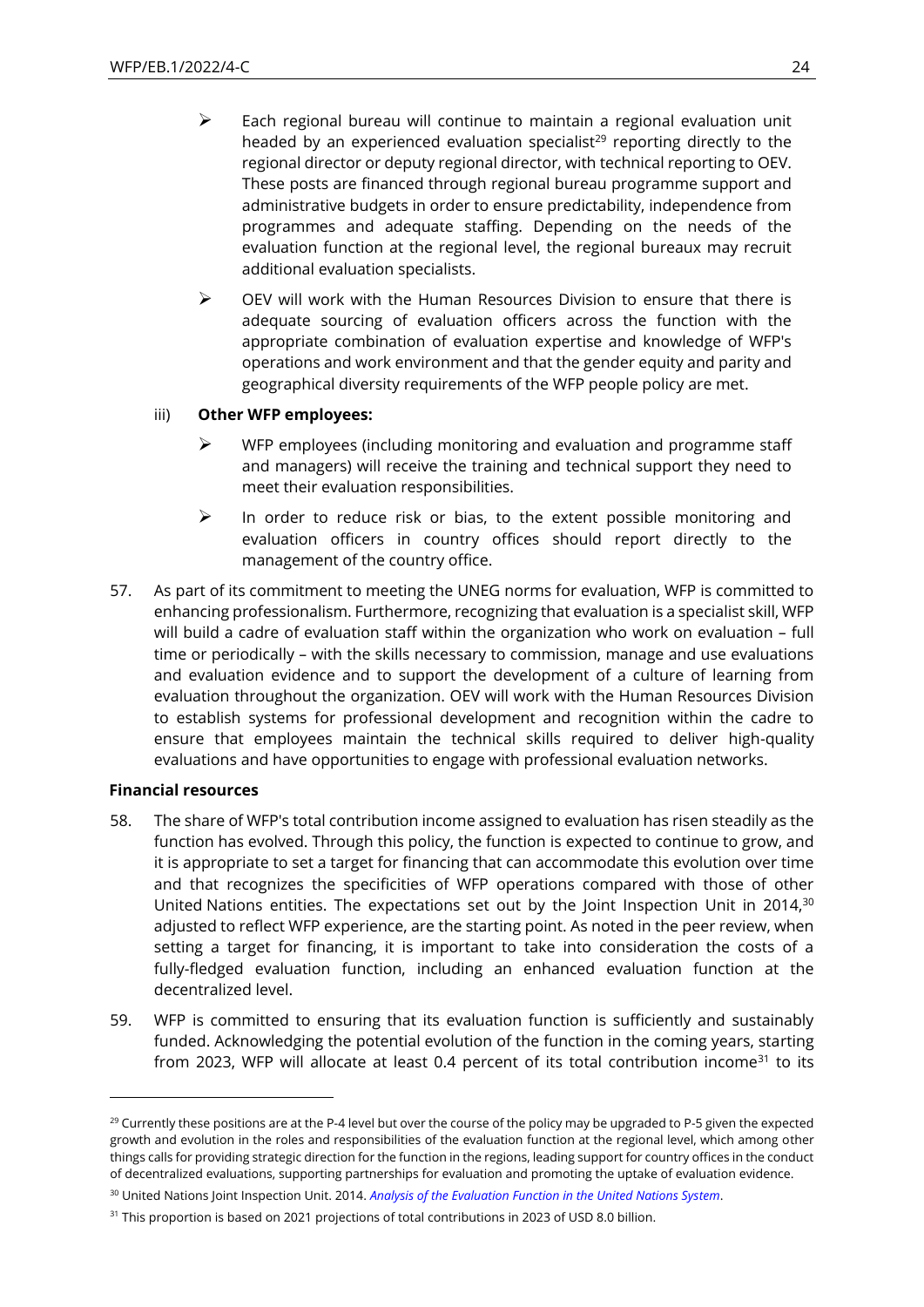evaluation function. Expenditure on evaluation is expected to rise progressively with the continued growth of the function, particularly at the regional and country levels, reaching up to 0.6 percent of total contribution income in 2026. Projections of evaluation expenditure beyond 2026 anticipate that there will be annual fluctuation within this range depending on the level of evaluation activity, which will vary according to the status of country programme cycles.

- 60. The evaluation function is financed through four separate funding sources, each of which funds different types of evaluation activities, specifically:
	- ➢ Programme support and administrative resources, which fund the OEV budget and regional evaluation unit costs;
	- $\triangleright$  Country portfolio budgets, which fund CSP evaluations, decentralized evaluations commissioned by country offices and data collection costs for impact evaluations;
	- $\triangleright$  A multi-donor trust fund, which receives and channels resources dedicated to impact evaluations; and
	- ➢ Multilateral resources allocated to the Contingency Evaluation Fund, which supports country offices that face genuine resource constraints in respect of planned and budgeted decentralized evaluations and CSP evaluations and small country offices that face genuine resource constraints in respect of impact evaluation data collection costs. The Contingency Evaluation Fund is governed by the EFSG according to agreed eligibility and assessment criteria.<sup>32</sup>

In addition, a special account is managed by OEV as a repository for receiving direct contributions from other United Nations entities for the funding of joint evaluations and related activities.

61. All funds allocated to OEV are managed by the Director of Evaluation to ensure financial independence. The Director of Evaluation will continue to ensure the visibility and transparency of budget allocations and expenditure for the evaluation function through annual reporting to the Executive Board.

## **Risks**

62. The theory of change in figure 2 identifies several assumptions required for an effective evaluation function to deliver its outputs and outcomes. If these assumptions are incorrect, there is a risk that the function will be unable to achieve its intended goals. The risks for the evaluation function and mitigating actions are identified in table 4.

 $32$  The amount allocated to the Contingency Evaluation Fund will be stated each year in the WFP management plan and details regarding its use in the annual evaluation report.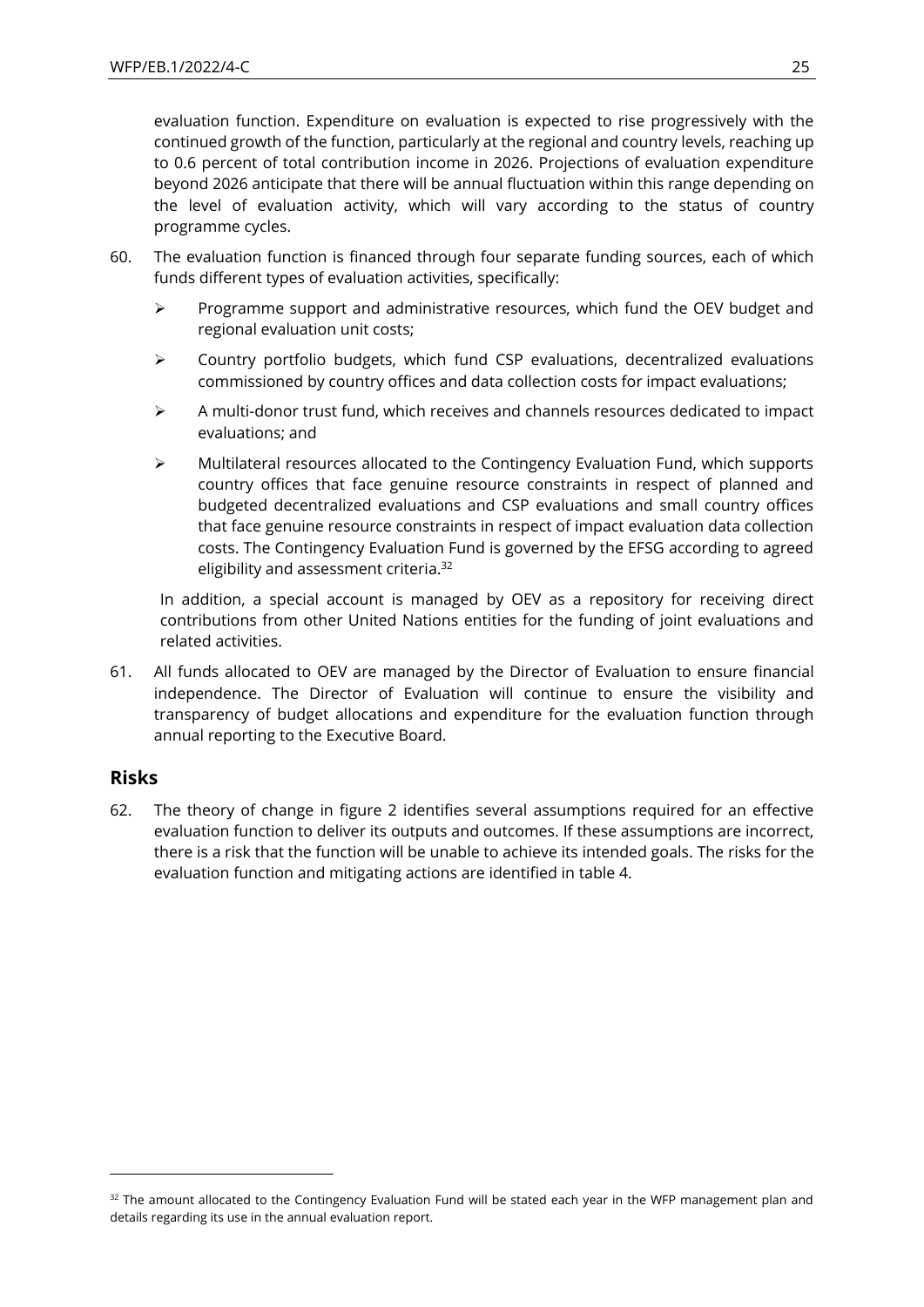'n

| TABLE 4: RISK ANALYSIS                                                                         |                                                                                                                                                                                                                                                                                                                                                                                                                                                                                                                        |  |  |
|------------------------------------------------------------------------------------------------|------------------------------------------------------------------------------------------------------------------------------------------------------------------------------------------------------------------------------------------------------------------------------------------------------------------------------------------------------------------------------------------------------------------------------------------------------------------------------------------------------------------------|--|--|
| <b>Risk</b>                                                                                    | <b>Mitigating measures</b>                                                                                                                                                                                                                                                                                                                                                                                                                                                                                             |  |  |
| 1. Low external and/or<br>unpredictable demand<br>for evaluation from<br>stakeholders (medium) | Advocacy for increasing stakeholder use of and support for WFP<br>➤<br>evaluations<br>Supporting<br>with<br>national<br>evaluation<br>governments<br>capacity<br>⋗<br>development                                                                                                                                                                                                                                                                                                                                      |  |  |
| 2. Low internal demand<br>for evaluation (medium)                                              | OEV and other units' action to ensure the relevance, timeliness and<br>➤<br>quality of evaluations<br>Enhanced communication of evaluation results<br>➤<br>Raising awareness of the utility of evaluations<br>➤<br>Reporting on the application of coverage norms<br>⋗                                                                                                                                                                                                                                                 |  |  |
| 3. Insufficient<br>organizational<br>leadership, ownership<br>and support (medium)             | ➤<br>Fostering by senior management of a corporate culture of<br>accountability and learning that embeds evaluation in corporate<br>decision making<br>Integrating evaluation roles and accountabilities into WFP's staff<br>➤<br>performance management system<br>Board review of key performance indicators for the evaluation function,<br>➤<br>decision making and clear communication of expectations and guidance<br>on improving performance                                                                    |  |  |
| 4. Sub-optimal use of<br>evaluation (medium)                                                   | Management action to ensure the systematic consideration of<br>➤<br>evaluation evidence and planning for evaluation in the policy and<br>programme review process<br>Oversight Policy Committee and Executive Board consideration of the<br>➤<br>implementation status of evaluation recommendations<br>Implementation of WFP's knowledge management strategy<br>➤                                                                                                                                                     |  |  |
| 5. Inadequate human<br>resources - skills and<br>employees (medium)                            | Implementation of the action plan resulting from the strategic<br>➤<br>workforce planning exercise for evaluation<br>Implementation of the evaluation capacity development strategy<br>➤                                                                                                                                                                                                                                                                                                                               |  |  |
| 6. Unpredictable and<br>inadequate financial<br>resources (medium)                             | Corporate commitment to meeting financial targets for evaluation as set<br>⋗<br>out in the policy<br>OEV and regional evaluation units will continue to advocate systematic<br>➤<br>forward planning, budgeting and resource allocation for evaluations<br>Continued adequate funding of the Contingency Evaluation Fund<br>➤                                                                                                                                                                                          |  |  |
| 7. Limited quality and<br>take-up of monitoring<br>and other WFP data<br>(medium)              | Management commitment to improving the corporate monitoring<br>➤<br>system and capacity<br>Partial compensation through primary data collection and triangulation<br>➤<br>of information by evaluation teams<br>Planning of evaluation at the start of project cycles in order to facilitate<br>➤<br>the identification of monitoring requirements<br>Engagement with the WFP Global Privacy Office in order to ensure<br>➤<br>continued data access and use<br>OEV partnerships with data owners at headquarters<br>➤ |  |  |
| 8. Perceptions of limited<br>added value of agency<br>evaluation functions<br>(medium)         | Continued participation in UNEG<br>➤<br>Participation in efforts to clarify complementarities between system-<br>➤<br>wide evaluation and agency-specific evaluations<br>Continued support for joint evaluations<br>➤                                                                                                                                                                                                                                                                                                  |  |  |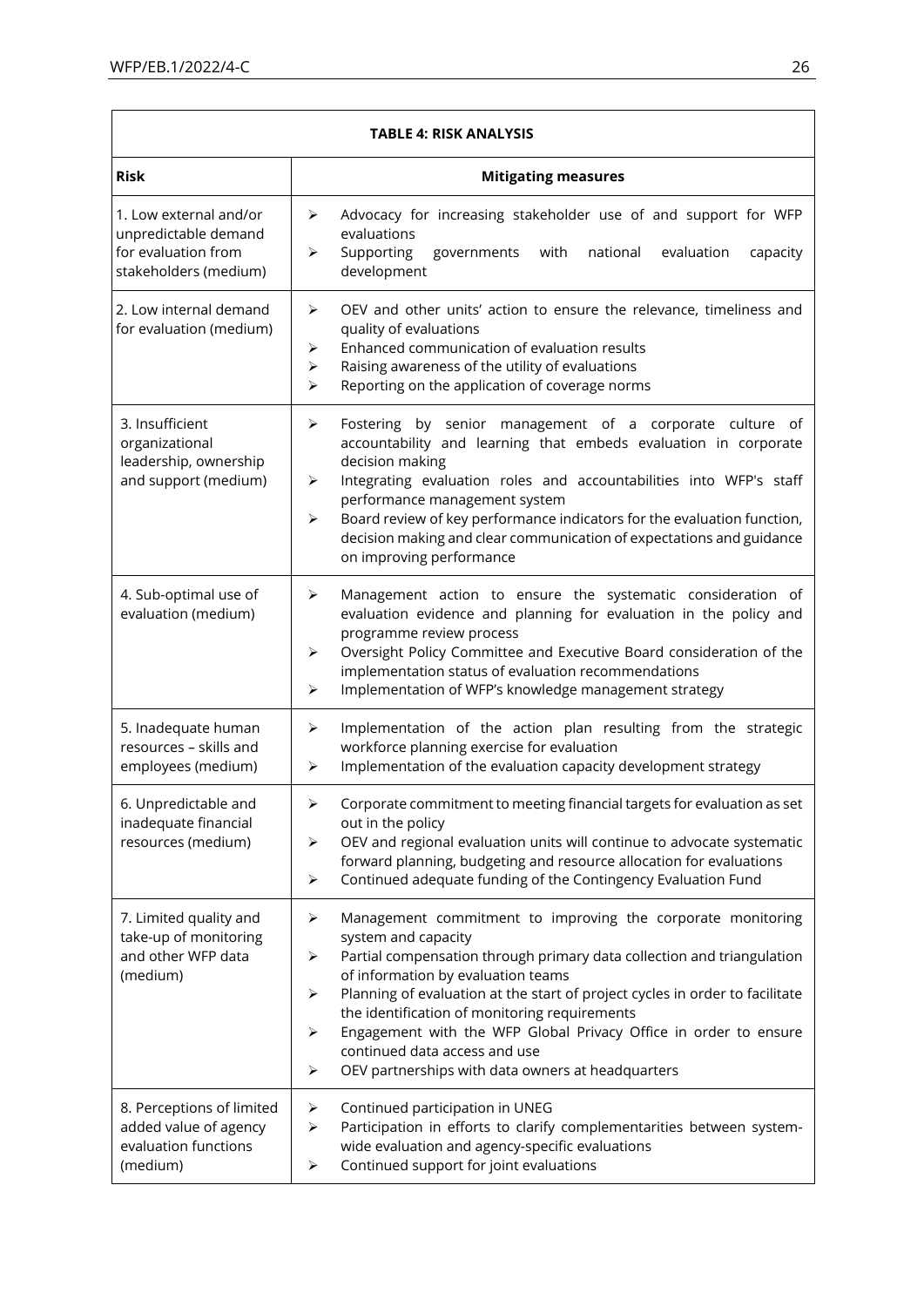## **Policy rollout, implementation and review**

- 63. Implementation of the policy will be supported by updated versions of the evaluation charter, the corporate evaluation strategy and regional evaluation strategies.
- 64. The evaluation function workplan is produced annually as a three-year rolling plan and budget and is submitted to the Executive Board as an annex to the WFP management plan. The Executive Board approves the management plan and by extension, the evaluation function workplan and budget.
- 65. This evaluation policy has a time horizon of 2030, the target date for the achievement of the SDGs. A review of policy implementation is proposed for 2025–2026 with a view to informing any revisions to this policy that are deemed necessary. The recognized mechanism for assessing evaluation policies in the United Nations is the DAC/UNEG external peer review process.

## **Oversight and reporting**

- 66. The annual evaluation report is the primary instrument for reporting on the entire evaluation function and includes an assessment of the quality of all evaluations, progress on key performance indicators for the evaluation function, the performance of regional evaluation units, and OEV's performance against its workplan.
- 67. OEV has developed a management information system and a set of key performance indicators that support Board oversight of evaluation across WFP and provide information on progress made towards achieving the outcomes set out in the policy. Areas of reporting include evaluation coverage, the quality of evaluation reports, use of evaluations, evaluation partnerships and joint evaluations, and financial and human resources.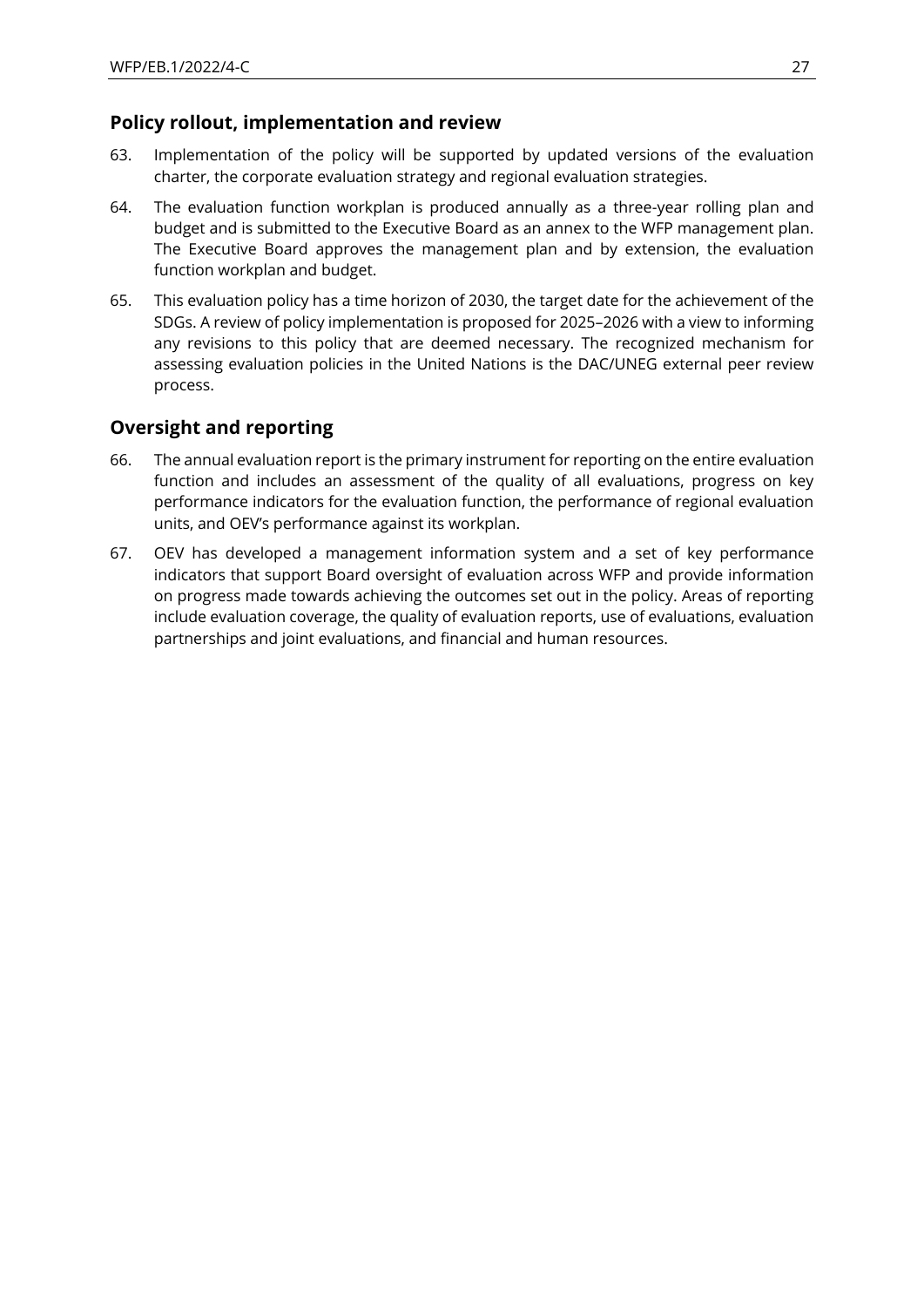## **ANNEX I**

| <b>EVALUATION TYPES CONDUCTED AT WFP</b>        |                                                                                                                                                                                                                                                                                                                                                                                                                  |  |
|-------------------------------------------------|------------------------------------------------------------------------------------------------------------------------------------------------------------------------------------------------------------------------------------------------------------------------------------------------------------------------------------------------------------------------------------------------------------------|--|
| Policy evaluations                              | Are embedded in WFP's policy framework and aim to assess the quality,<br>implementation and results of policies.                                                                                                                                                                                                                                                                                                 |  |
| Strategic evaluations                           | Assess global or corporate themes, programmes and initiatives selected for<br>their relevance to WFP's strategic direction and management.                                                                                                                                                                                                                                                                       |  |
| Country strategic plan<br>evaluations           | Evaluate the performance and results of a CSP as a whole and provide<br>evaluative insights for evidence-based decision making related to the<br>positioning of WFP in a country and strategic partnerships, programme<br>design and implementation.                                                                                                                                                             |  |
| Impact evaluations                              | Measure changes in development outcomes of interest for a target<br>population that can be attributed to a specific programme or policy through<br>a credible counterfactual.                                                                                                                                                                                                                                    |  |
| Evaluations of corporate<br>emergency responses | Assess corporate emergency responses, with particular attention to<br>humanitarian context and principles and the coverage, coherence and<br>connectedness of the responses.                                                                                                                                                                                                                                     |  |
| Activity evaluations                            | Evaluate subcomponents of a CSP or interim CSP. They support learning<br>related to the implementation of specific activities by identifying what is<br>working and what can be improved and they provide evidence for<br>accountability purposes by examining the results delivered by the activities<br>for beneficiaries and partners compared with planned results.                                          |  |
| Thematic evaluations                            | Assess the relevance, results and factors affecting the results of WFP<br>interventions in cross-cutting thematic areas such as partnerships or gender.                                                                                                                                                                                                                                                          |  |
| Evaluations of pilots                           | WFP uses pilots and innovations and prototypes as a means of determining<br>the best way to deliver assistance to achieve humanitarian and development<br>outcomes. Providing credible evidence about pilots, pilot evaluations are<br>important in identifying the range of programming modalities and<br>instruments at WFP's disposal.                                                                        |  |
| Evaluations of transfer<br>modalities           | These evaluations assess the design, implementation and results of<br>particular transfer modalities for food assistance; they sometimes compare<br>the use of various transfer modalities and their relative success in achieving<br>particular outcomes.                                                                                                                                                       |  |
| Evaluation syntheses                            | Evaluation syntheses provide succinct and actionable analysis drawn from<br>completed evaluations of any specific type.                                                                                                                                                                                                                                                                                          |  |
| Joint evaluations                               | Given the benefits of a common approach for collective accountability and<br>learning, any evaluation may be conducted jointly with partners when<br>appropriate. In the wider context of the United Nations and the SDGs, joint<br>evaluations are increasingly relevant, and they are the norm in large-scale<br>and protracted humanitarian contexts in the form of inter-agency<br>humanitarian evaluations. |  |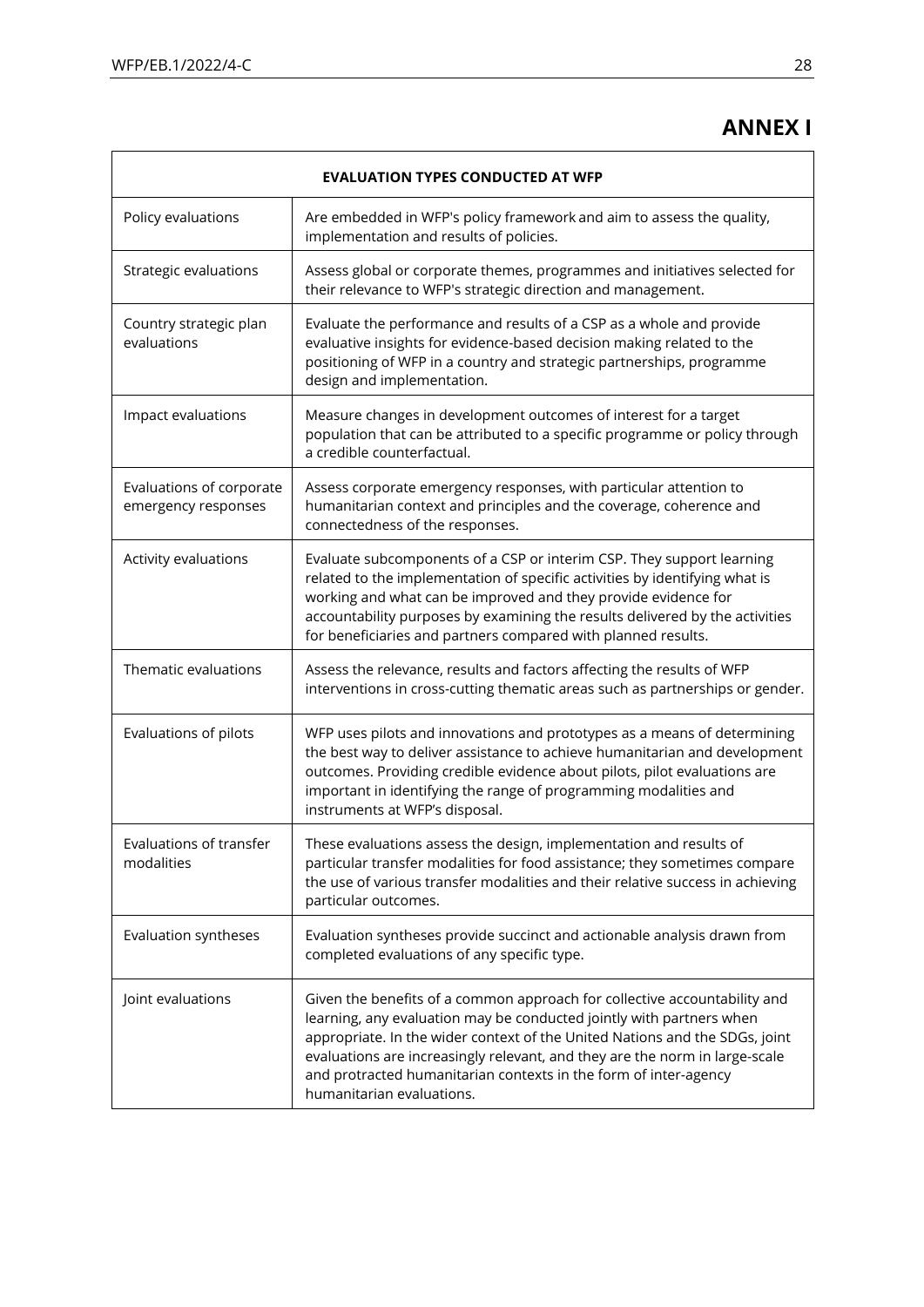## **ANNEX II**

## **Terms of appointment of the WFP Director of Evaluation**

#### **Reporting line**

1. The Director of Evaluation heads an independent function within the WFP secretariat, combining administrative reporting to the Executive Director and accountability to the Executive Board.

#### **Appointment terms**

- 2. In line with the UNEG norms and standards, the Director of Evaluation is appointed by the Executive Director, with the approval of the Executive Board.
- 3. In addition to responsibility for management and oversight of the WFP Office of Evaluation, the Director of Evaluation, appointed at the D-2 level, provides global leadership and sets standards for, oversees and reports on the evaluation function across the whole of WFP, in conformity with the United Nations evaluation principles of independence, credibility and utility and the normative framework and accountabilities set out in the evaluation policy and the evaluation charter.
- 4. The term of office of the Director of Evaluation shall be five years, with the possibility of renewal for a second term. The Director of Evaluation will not be permitted re-entry into the organization at the end of his or her final term.
- 5. To avoid any real or perceived conflict of interest, the Director of Evaluation shall not be assigned any other management responsibilities and will serve only in an advisory or observer role in committees or task forces established for management purposes.

#### **Selection process**

- 6. With the paramount criteria being those of technical competence and behavioural independence and integrity, an internationally competitive and transparent selection procedure for the position of Director of Evaluation is established as follows:
	- i) The Human Resources Division will prepare an external vacancy announcement, based on terms of reference informed by the accountabilities set out in the evaluation policy.
	- ii) The vacancy announcement will be widely advertised and circulated through appropriate channels and websites, including those of United Nations Member States, the UNEG and other relevant international bodies, networks and publications.
	- iii) Based on the selection criteria identified in the vacancy announcement, the Human Resources Division will screen applications and prepare a list of candidates who meet the minimum qualifications.
	- iv) A selection panel, appointed by the Executive Director with the composition described below and with the support of the Human Resources Division, will review the candidates in accordance with WFP recruitment policies and the post requirements. Based on their initial review, the selection panel will conduct interviews and recommend the two top-ranked candidates to the Executive Director in order of priority.
	- v) The Executive Director will present his or her final selection to the Executive Board for approval.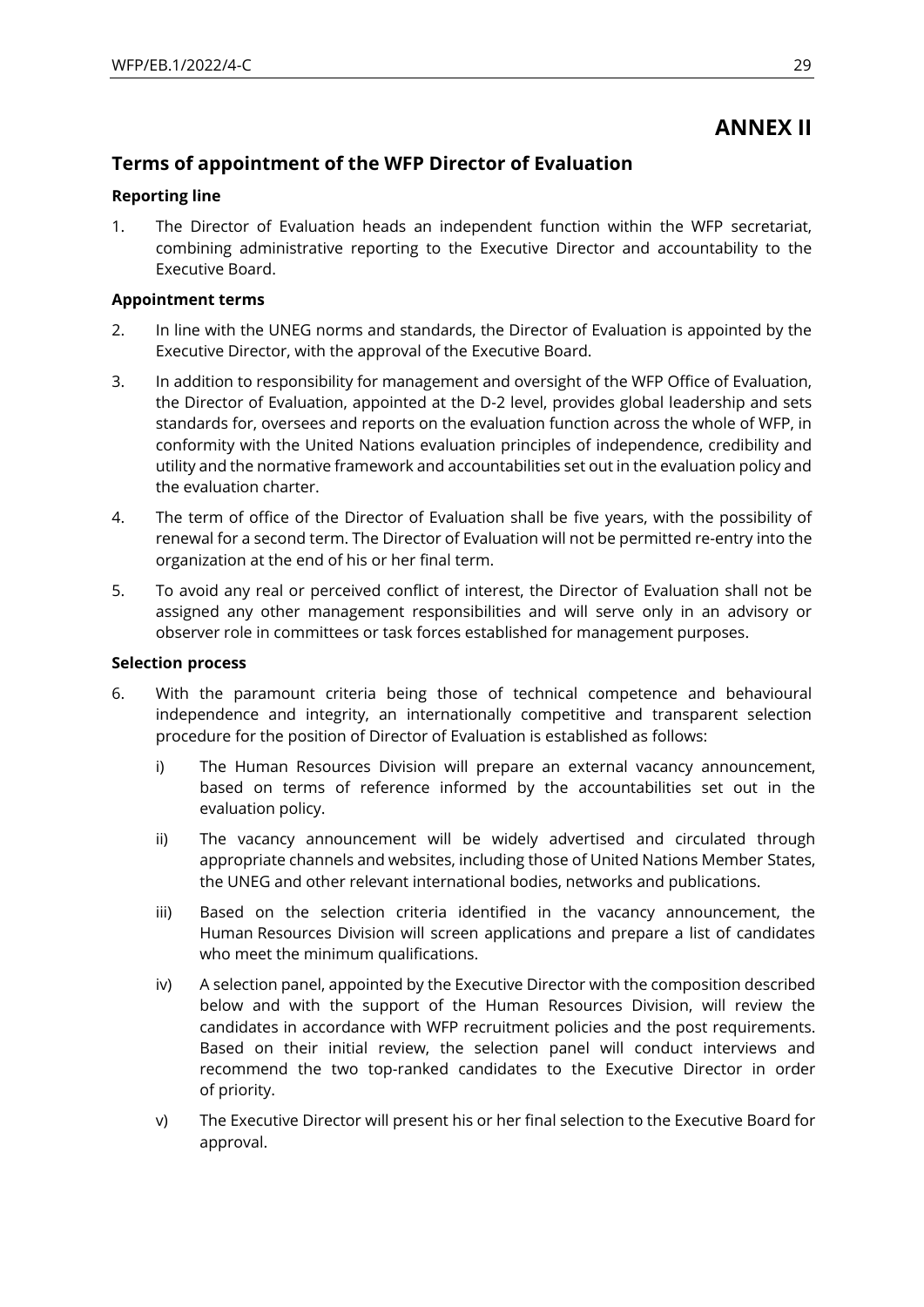- 7. The Executive Director shall appoint a selection panel with the following composition:
	- ➢ Deputy Executive Director;
	- ➢ Chief of Staff;
	- ➢ Assistant Executive Director (Programme and Policy Development Department or Resource Management Department);
	- ➢ Chair of UNEG (or a designated director of another United Nations evaluation office);
	- ➢ Two members of the WFP Executive Board, designated by the Bureau; and
	- ➢ Director of the Human Resources Division as secretary.

#### **Renewal process**

8. The Executive Director may renew the appointment of an incumbent Director of Evaluation for a second term, with the prior consent of the Executive Board.

#### **Dismissal**

9. Dismissal of the Director of Evaluation due to poor performance, misconduct or malfeasance shall be effected in accordance with WFP policies and procedures, with prior consent by the Executive Board. The Director may not be dismissed for public statements that are made in the conduct of his or her work and are consistent with WFP rules and regulations and the United Nations standards of conduct for the International Civil Service.